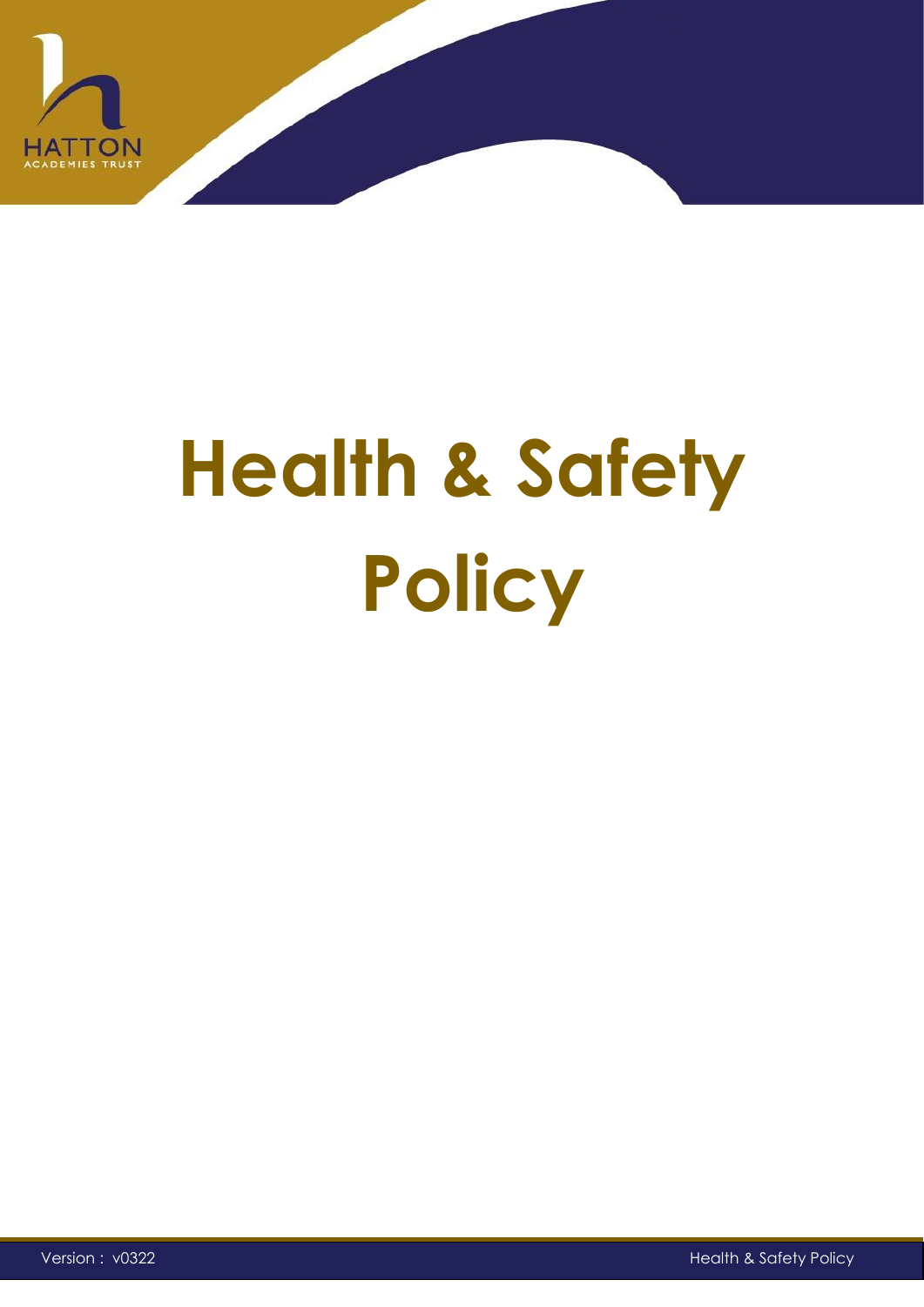# **Contents**

| 1. |  |
|----|--|
| 2. |  |
| 3. |  |
| 4. |  |
| 5. |  |
|    |  |
|    |  |
|    |  |
|    |  |
|    |  |
|    |  |
|    |  |
|    |  |
|    |  |
|    |  |
|    |  |
| 6. |  |
|    |  |
|    |  |
|    |  |
|    |  |
|    |  |
|    |  |
|    |  |
|    |  |
|    |  |
|    |  |
|    |  |
|    |  |
|    |  |
|    |  |
|    |  |
|    |  |
|    |  |
|    |  |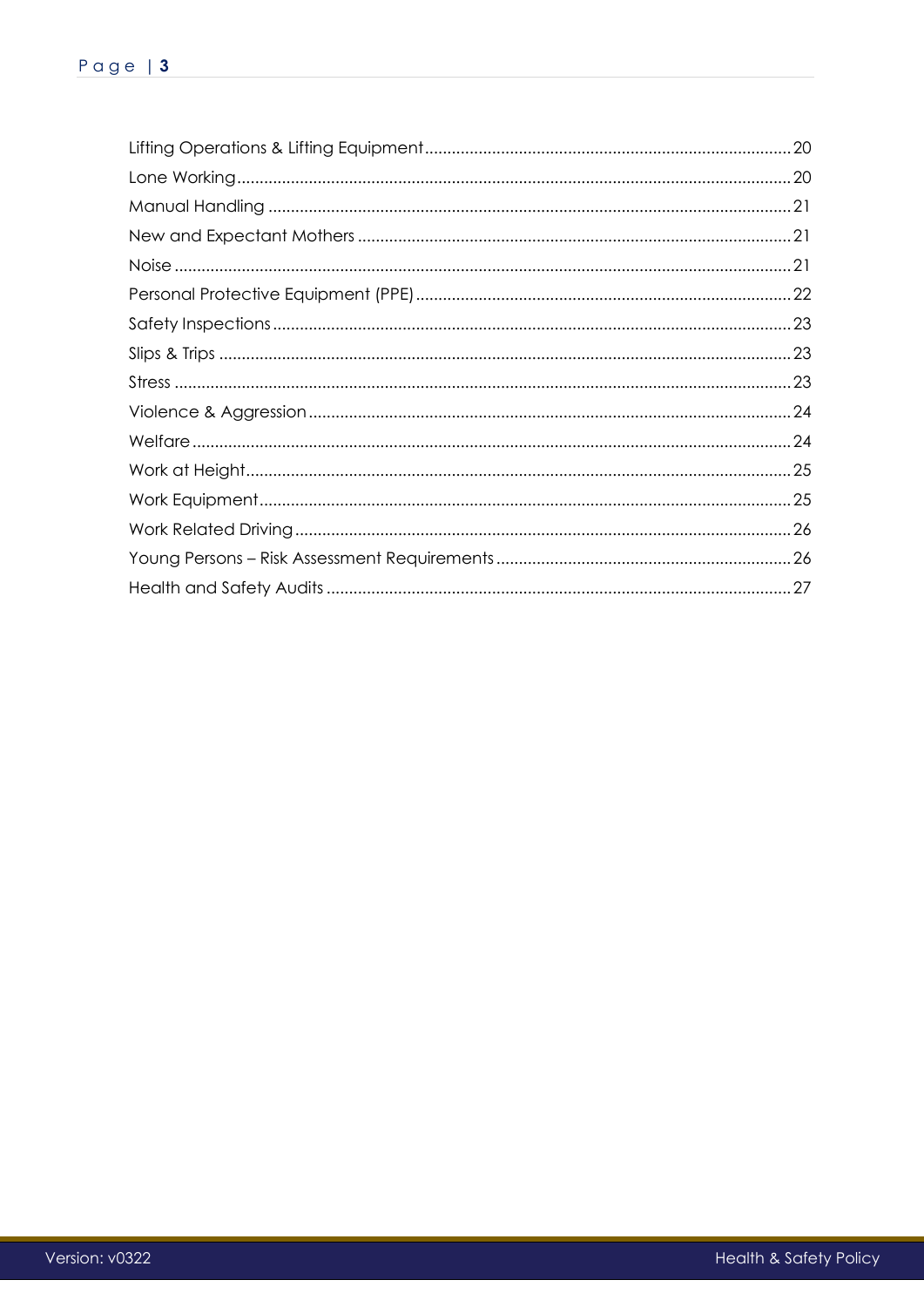# <span id="page-3-0"></span>**1. Introduction**

This policy statement relates to Hatton Academies Trust's overall approach and policy to the management of health and safety at work.

Hatton Academies Trust *("the Trust"*) aims to provide a safe and healthy environment for all students, employees, visitors and contractors. In order to achieve this aim, it is necessary that the full support and co-operation of all users of our premises be willingly given. Health and Safety is the responsibility of all individuals and their recognition of this responsibility is crucial.

The Trust's objectives are to prevent all accidents and work-related injuries and ill health (physical and mental) wherever possible and to establish safe working practices throughout our individual academies by managing workplace health and safety risks.

The Trust recognises its duty to take reasonable steps to ensure that all plant and equipment is maintained in a safe condition and that all premises are, where practical, free of defect that may affect the health and safety of those using them.

The Trust will engage and consult with employees on day to day health and safety conditions in all its buildings and vehicles.

The Trust will ensure that it implements robust and effective emergency procedures in all of its Academies ensuring:

- a) evacuation in the case of fire or other significant incident and
- b) emergency lock down procedures in the event of unwanted intrusion to any site.

It is, therefore, the Trust's policy to comply with all statutory requirements concerning Health and Safety, both in practice and spirit. However, it is the duty of all employees, students and other users of our premises to take all necessary precautions to protect themselves and others from injury, which may arise from their actions. It is the duty of everyone to abstain from any act of which endangers others as it is everyone's duty to report any risk or danger to Academy Trust leaders.

# <span id="page-3-1"></span>**2. Aims of the Policy**

The aims of this policy statement are to set down the broad approach which Hatton Academies Trust will take towards the management of health and safety in the workplace.

These include:

- Reinforcing the Trust's commitment to the provision of a safe and healthy environment for all students, employees, visitors and contractors,
- Setting down a framework for risk assessment,
- Reminding all students, employees, visitors, contractors and other persons acting on behalf of our academies of their responsibilities in terms of health and safety at work issues;
- Providing advice, information and training relating to all aspects of health and safety to all students, employees, visitors and contractors, as necessary.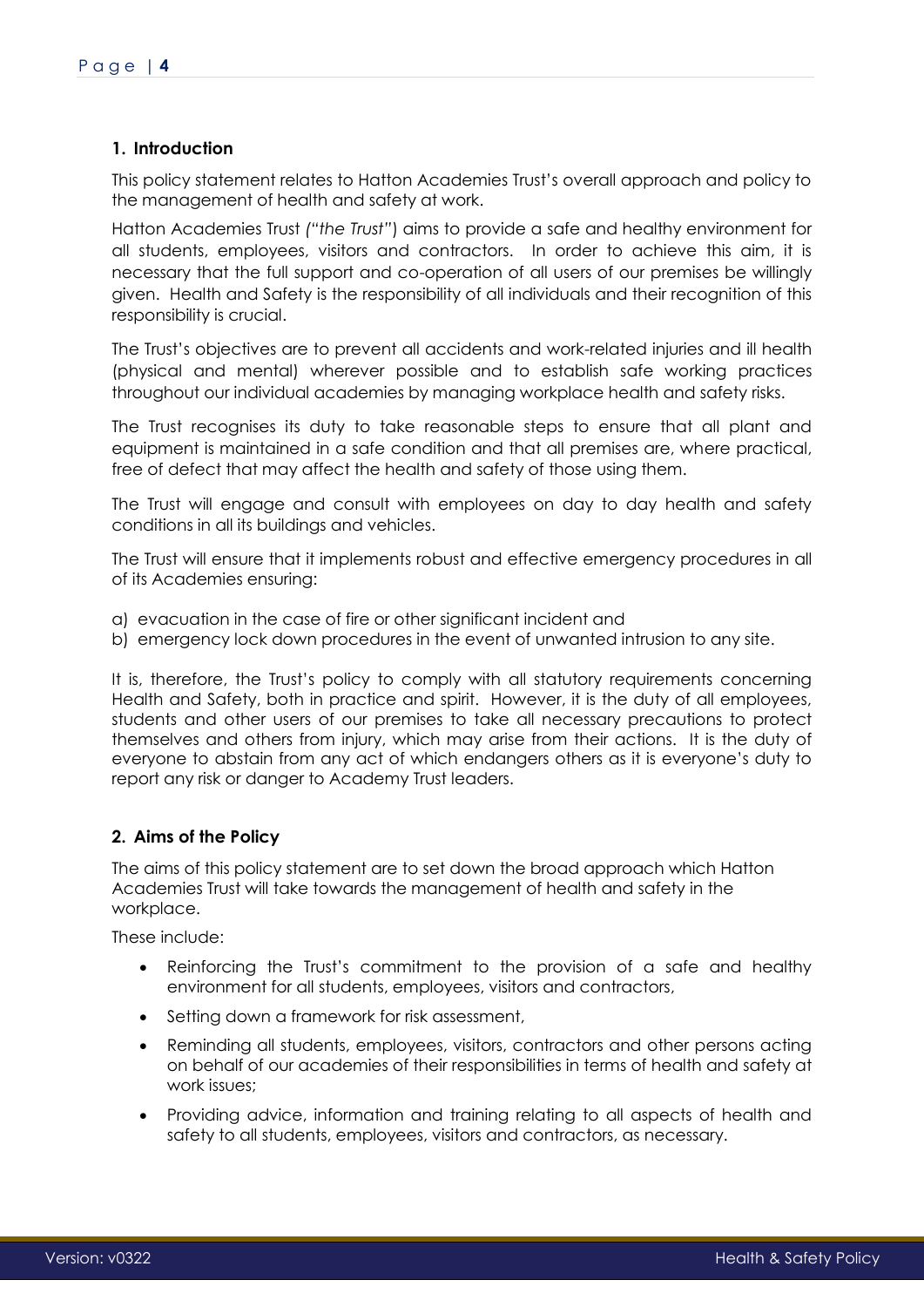# <span id="page-4-0"></span>**3. Section 1 – General Statement**

Hatton Academies Trust is fully committed to meeting its responsibilities under the **Health and Safety at Work, etc. Act 1974, the Management of Health and Safety at Work Regulations 1999,** and associated protective legislation, both as an Employer and as a Company.

The main responsibility for health and safety within the Trust lies with the Trust Board of Directors.

To comply with its statutory and common law duties, the Trust has arranged insurance against liability for death, injury and/or disease suffered by any of its employees arising out of and in the course of employment, if caused by negligence and/or breach of statutory duty on the part of the Trust.

All Trust employees agree, as part of their contract of employment, to comply with their individual duties under both the **Health and Safety at Work, etc. Act 1974, and the Management of Health and Safety at Work Regulations 1999,** and will co-operate with the Trust to enable it to fulfil its health and safety duties under the Act.

The Trust will comply with its duties towards employees under the **Health and Safety at Work, etc. Act 1974, and the Management of Health and Safety at Work Regulations 1999**, so far as is reasonably practicable, in order to:

- Provide and maintain plant and systems of work that are safe and without risks to both physical and mental health, a safe place of work and a safe system of work.
- Ensure the safety and absence of risks to health in connection with the use, handling, storage and transport of articles and substances.
- Provide such information, instruction, training and supervision as may be necessary to ensure the health and safety at work of its employees.
- Make regular risk assessments available to employees.
- Take appropriate preventive/protective measures.
- Provide employees with health surveillance where necessary.
- Appoint competent personnel to secure compliance with statutory duties and to undertake reviews of the policy as necessary

This policy has been prepared in compliance with Section 2(3) of the **Health and Safety at Work, etc. Act 1974** and binds all Directors, Academy Principals, Managers and employees, in the interest of employees, contractors and customers. We expect that our contractors, customers and visitors respect this Policy, a copy of which can be obtained on request.

**Mr William Thallon - Chairman on Behalf of the Board of Directors March 2022**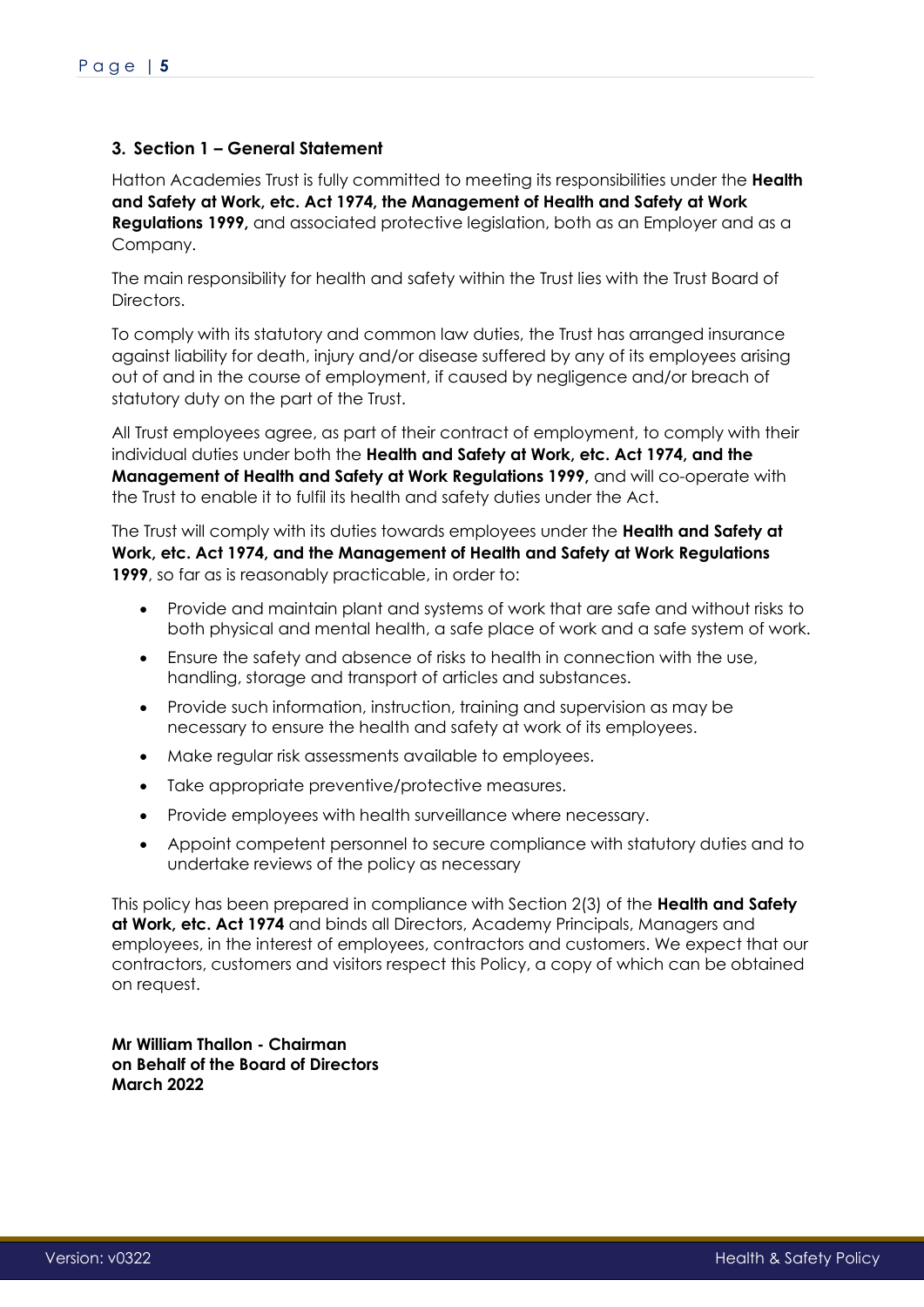# <span id="page-5-0"></span>**4. Section 2 – Organisation – Trust and Academy Level**



Each Trust Academy will make arrangements broadly in line with the above organisational framework.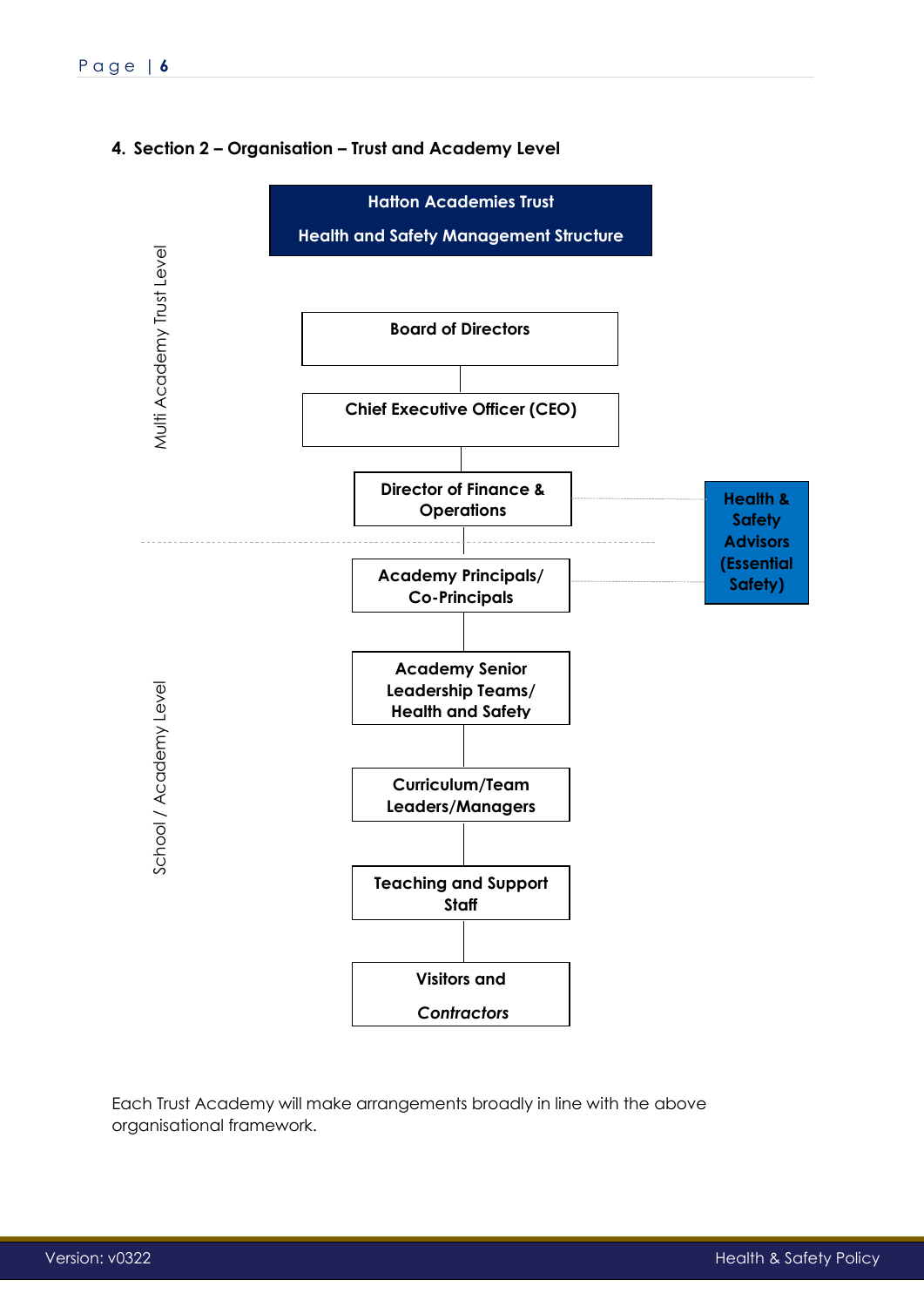# <span id="page-6-0"></span>**5. Responsibilities**

# <span id="page-6-1"></span>**Trust Board of Directors**

The Board of Directors has ultimate responsibility for ensuring that the Trust fulfils its legal responsibilities, that policy objectives are achieved and that effective systems and mechanisms are in place for the achievement of the policies concerned with health, safety, welfare and environmental protection.

The Board of Directors will also ensure that Trust and Academy policies are reviewed as appropriate in order to ensure continuing compliance with current legislation and any changes in the law. To these ends, The Board of Directors will ensure the allocation of the resources necessary to maintain sound and efficient health and safety arrangements.

The Board of Directors will ensure the appointment of one or more health & safety advisors to assist the Trust and its Academies in undertaking the measures it needs to take to comply with the requirements and prohibitions imposed upon it by or under the relevant statutory provisions.

The Board of Directors are responsible for implementing the Trust's Health and Safety Policy, encouraging and assisting in developing safety procedures and ensuring that established rules and safe working practices are adhered to within all areas under their responsibility.

The Board of Directors will also ensure that all employees under their control are adequately trained and receive the support they need to perform their duties.

### <span id="page-6-2"></span>**The Chief Executive Officer**

The Chief Executive Officer (CEO) has overall leadership responsibility for overseeing and monitoring health & safety procedures within the Trust and ensuring that:

- This policy is implemented in all Trust academies and communicated to all necessary personnel
- Suitable and sufficient risk assessments are carried out for all tasks & activities in all academies, and that those risk assessments are reviewed periodically or when circumstances change
- Safe methods of working are developed and implemented in all academies
- Fire precautions and emergency procedures are implemented in all Trust buildings and communicated to all employees and other necessary personnel
- All hazardous substances are identified in all academies, assessed and the appropriate precautions implemented
- All new equipment in academies is fit for purpose and that all risks associated with new equipment, activities and processes have been assessed
- Induction training is provided to all employees prior to commencing work for an Academy
- All necessary personal protective equipment is provided, maintained and replaced as necessary
- All employees are provided with training, instruction and supervision appropriate to their role and responsibilities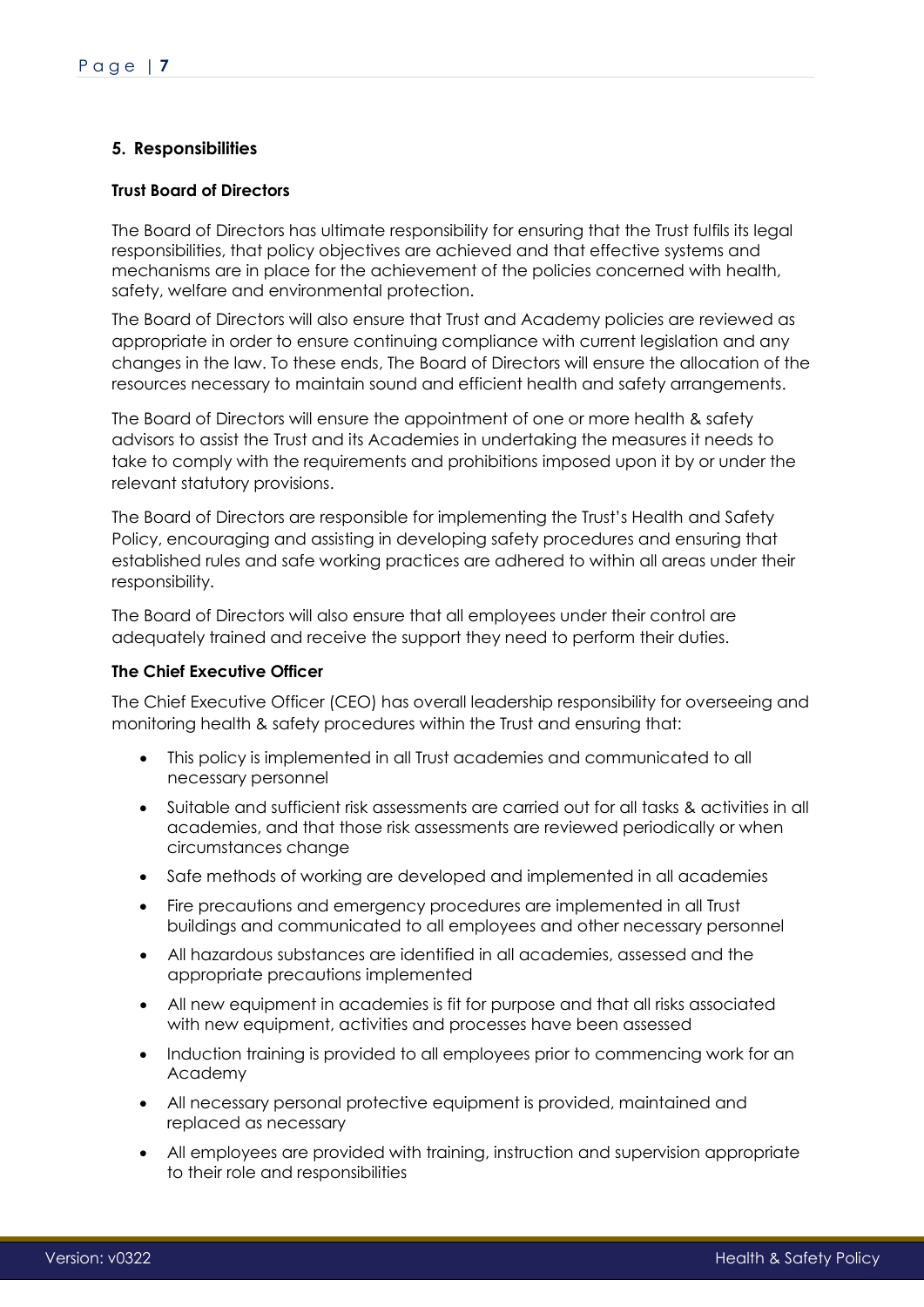- Inspections are carried out to ensure that workplaces remain, as far as reasonably practicable, safe and without risks to the safety and health of employees, visitors, clients, contractors, and other persons who may be affected by Trust Academies' activities
- Adequate first aid arrangements, training and equipment are in place in all academies
- All accidents and dangerous workplace incidents, injuries (physical and mental) and occurrences are reported in accordance with statutory requirements & Trust policy, and are fully investigated
- Adequate welfare facilities are provided, maintained and cleaned.

### <span id="page-7-0"></span>**Director of Finance and Operations**

The Director of Finance and Operations will be responsible for the development and coordination of the health and safety programme. These responsibilities will include:

- To develop and agree with the Board of Directors and CEO, the health and safety programme which will include a programme of health and safety training for employees
- To ensure that the Health & Safety Policy and other key documents are reviewed and revised as required in consultation with the Board of Directors and CEO
- To identify health & safety policies, practices & procedures in consultation with the Board of Directors and CEO, and liaise with senior leaders to ensure these are communicated to staff, pupils, visitors and contractors
- To provide health & safety reports and information to the Board of Directors and CEO as agreed
- To ensure that all statutory tests, inspections and maintenance of safety systems, installations & equipment at the premises are carried out and that adequate records of such are retained in all Trust academies
- To ensure that suitable and sufficient fire risk assessments are carried out for all premises occupied by, or under the control of, the Academy, and that those risk assessments are reviewed periodically or when circumstances change
- To ensure that adequate emergency procedures are developed & maintained (including lock down procedures), and that all persons with designated emergency responsibilities are provided with adequate information, instruction & training
- To liaise with statutory bodies, enforcing authorities and emergency services as necessary
- To ensure that adequate first aid arrangements, training and equipment are in place in all academies
- To ensure that all reportable injuries, diseases and dangerous occurrences are reported to the Enforcing Authority in accordance with the Reporting of Injuries, Diseases and Dangerous Occurrences Regulations 2013
- To ensure that adequate guidance, assistance & support is provided to all senior staff, Pupils and other employees in matters of health & safety.
- To ensure that for all construction works undertaken on Trust premises by an external contractor where Construction, Design and Management Regulations apply,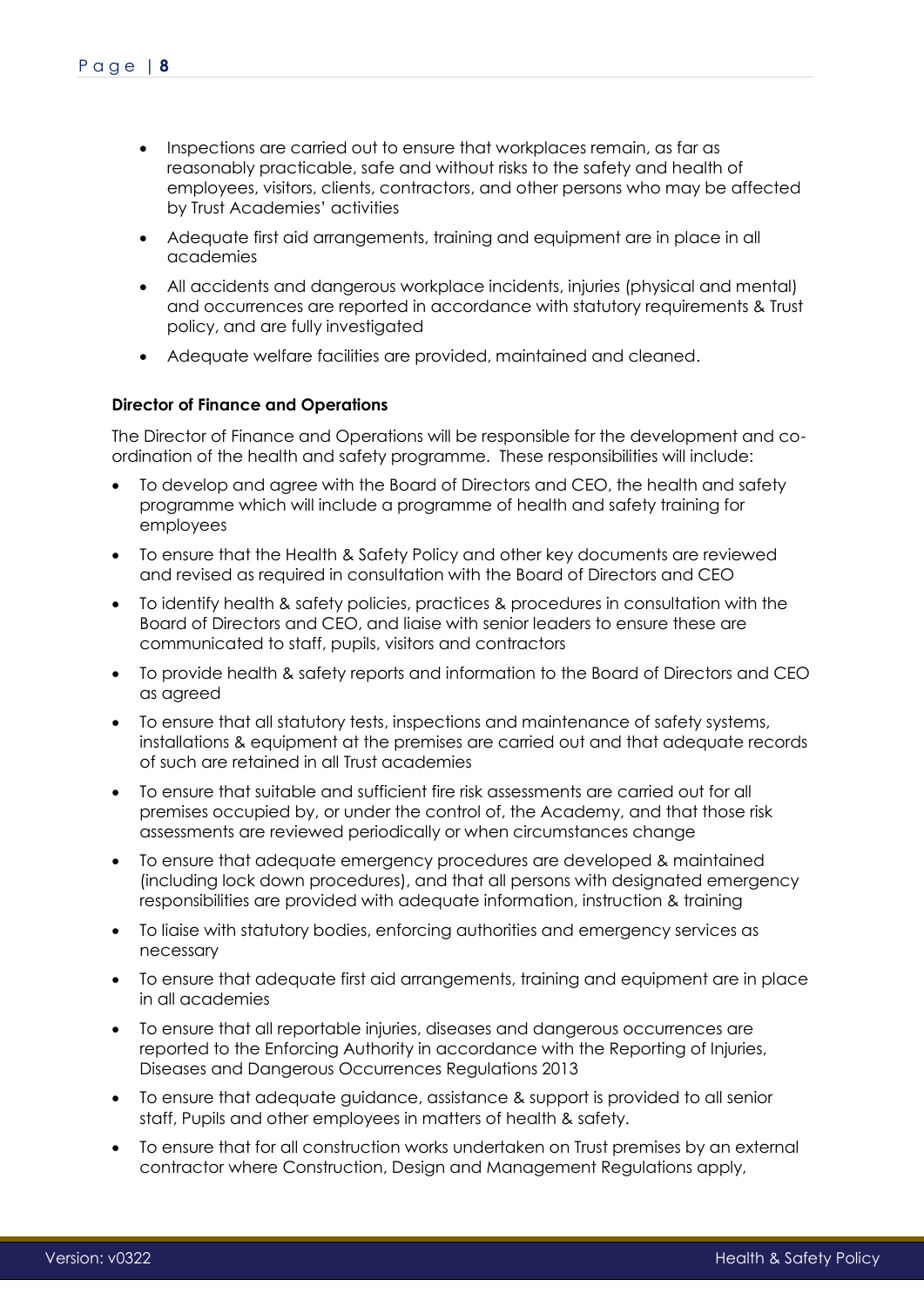appropriate measures are implemented to appoint a Principal Designer and Principal Contractor to secure compliance.

# <span id="page-8-0"></span>**Health & Safety Competent Advice**

The Trust will appoint one or more health & safety advisors to assist in undertaking the measures required to comply with the requirements and prohibitions imposed by or under the relevant statutory provisions.

The health & safety advisors will advise the Board of Directors, CEO, Director of Finance and Operations and Academy Principals regarding:

- Ensuring the Academy is aware of statutory obligations and recommended Codes of Practice
- Formulating, developing and maintaining health & safety policies, both for existing activities and new activities
- How the Academy can promote a positive health & safety culture and secure the effective implementation of this health & safety policy
- Advising management of their responsibilities for accident prevention and avoidance of health hazards
- Review of performance and audit of the health & safety programme.

### <span id="page-8-1"></span>**Academy Principals/Co-Principals**

The Academy Principal / Co-Principals are responsible for overseeing and monitoring health and safety procedures within their Academy and ensuring that:

- The Trust and Academy policies and procedures with regard to Health and Safety Management are implemented and communicated to all necessary personnel
- Suitable and sufficient risk assessments are carried out for all tasks and activities in their Academy, and those risk assessments are reviewed periodically or when circumstances change
- Safe methods of working are developed and implemented
- Fire precautions and emergency procedures are implemented and communicated to all employees and other necessary personnel
- All hazardous substances are identified, assessed and appropriate precautions implemented
- All new and existing equipment is fit for purpose and that all risks associated with the use of new and existing equipment, activities and processes have been assessed
- Induction training is provided to all employees upon commencing work for the Academy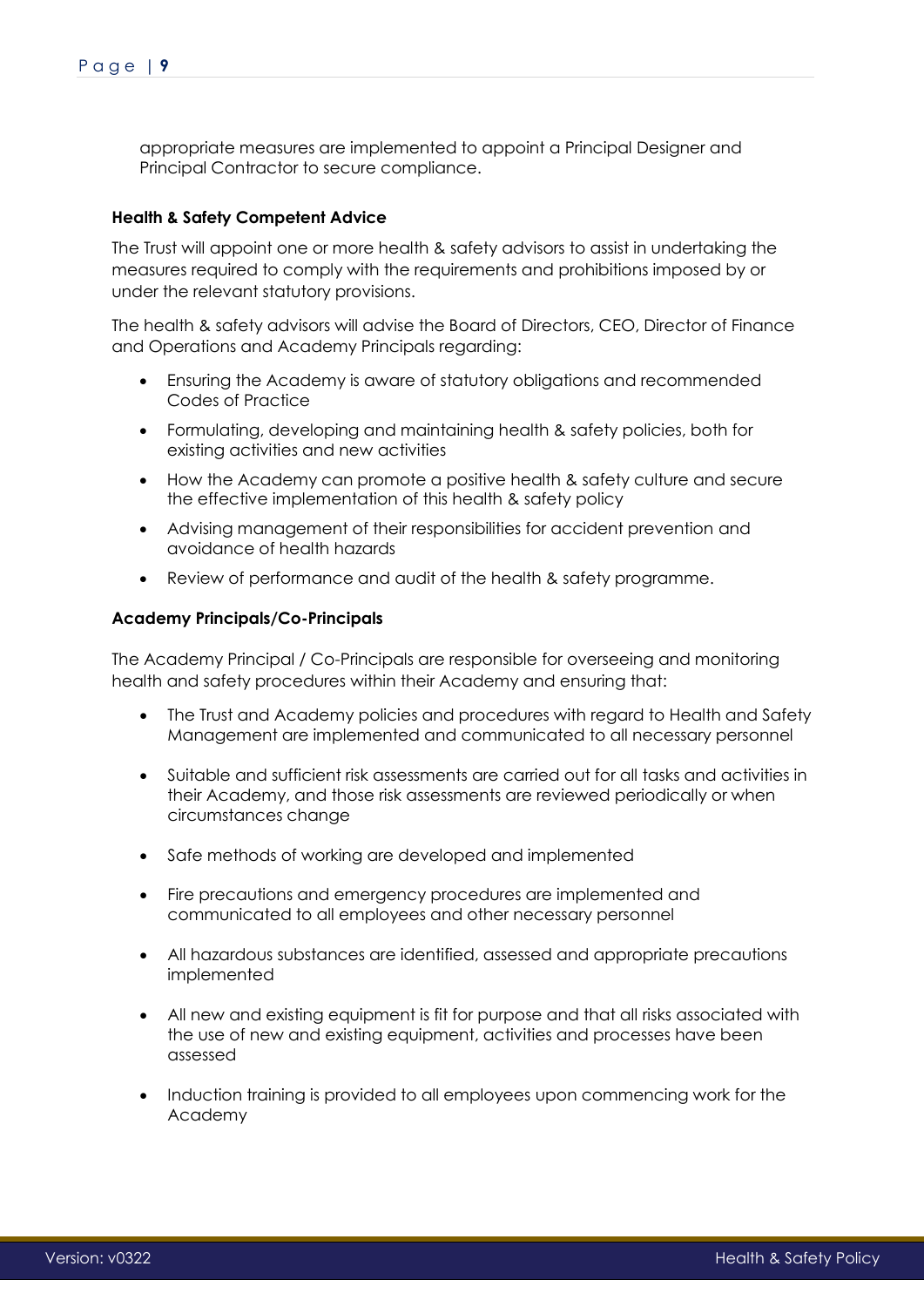- All necessary personal protective equipment is provided, maintained and replaced as is necessary
- All academy employees are provided with training, instruction and supervision appropriate to their role and responsibilities
- Inspections are carried out to ensure that workplaces remain, as far as is reasonably practicable, safe and without risks to the safety, health and wellbeing of employees, visitors, clients, contractors and other persons who may be affected by the Academy's activities
- Adequate first aid arrangements, training and equipment are in place
- All accidents, incidents, workplace injuries and illnesses (physical and mental) and dangerous occurrences are reported with statutory requirements and Academy policy and are fully investigated
- Adequate welfare facilities are provided, maintained, and cleaned.
- To ensure that for all construction works undertaken by an external contractor where Construction, Design and Management Regulations apply, appropriate advice is taken from the Director of Finance and Operations or an externally appointed competent person for Health and Safety to secure compliance.

### <span id="page-9-0"></span>**Academy Senior Leadership Teams/Health and Safety Officers**

The Senior Leadership Team will be responsible for the development and co-ordination of the health and safety programme. These responsibilities will include:

- To develop and agree with the Academy Principal, the health and safety programme which will include a programme of health and safety training for employees
- To ensure that the Health & Safety Policy and other key documents are reviewed and revised as required in consultation with the Academy Principal
- To identify health & safety policies, practices & procedures in consultation with the Academy Principal, and communicate such to other members of the Senior Leadership Team, pupils, employees, visitors and contractors
- To provide health & safety reports and information to the Board of Directors and Academy Principal as agreed
- To ensure that all statutory tests, inspections and maintenance of safety systems, installations & equipment at the premises are carried out and that adequate records of such are retained
- To ensure that suitable and sufficient fire risk assessments are carried out for all premises occupied by, or under the control of, the Academy, and that those risk assessments are reviewed periodically or when circumstances change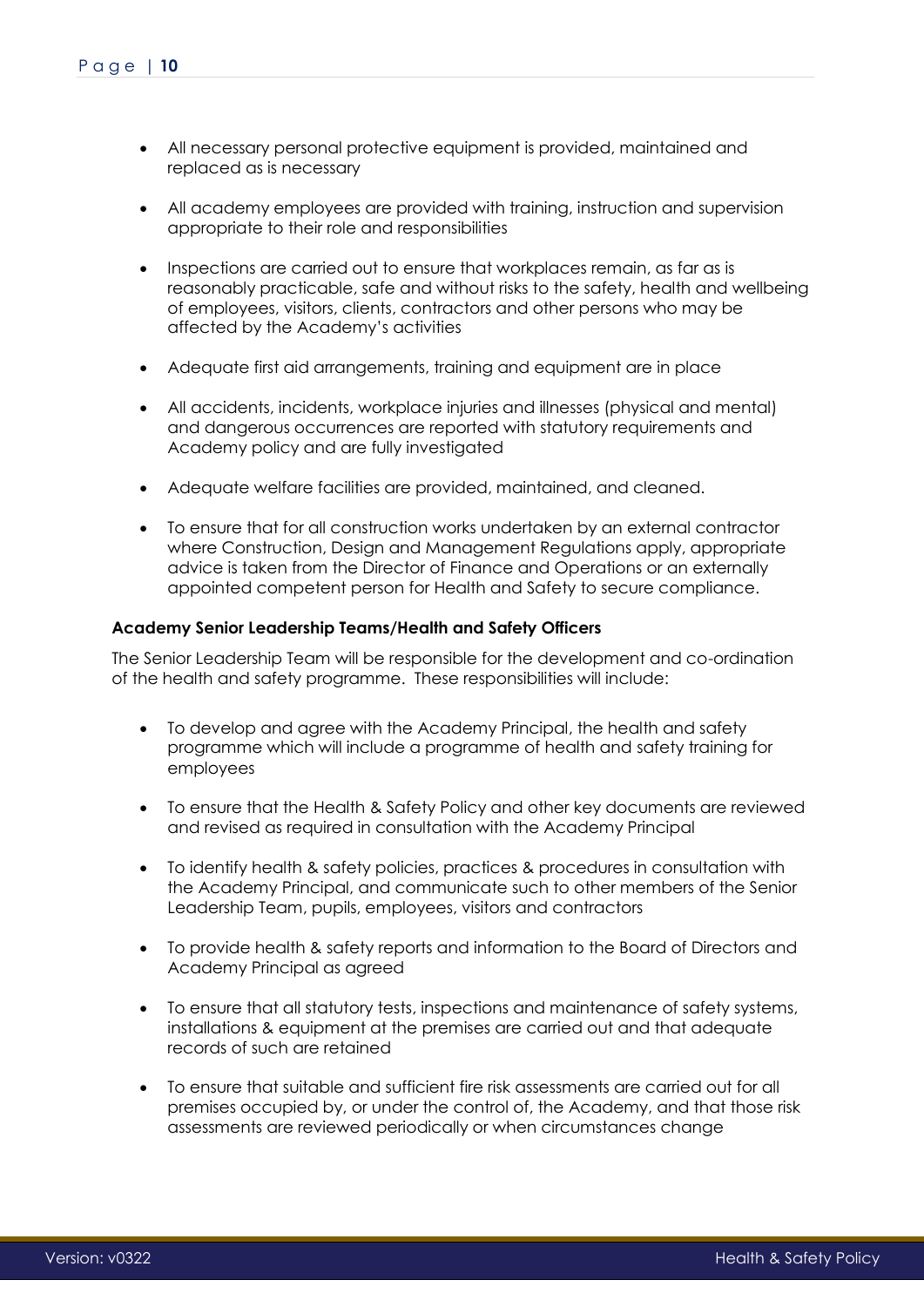- To ensure that adequate emergency procedures are developed & maintained, and that all persons with designated emergency responsibilities are provided with adequate information, instruction & training
- To liaise with statutory bodies, enforcing authorities and emergency services as necessary
- To ensure that adequate first aid arrangements, training and equipment are in place
- To ensure that all reportable injuries, diseases and dangerous occurrences are reported to the Enforcing Authority in accordance with the Reporting of Injuries Diseases and Dangerous Occurrences Regulations 2013
- To ensure that adequate guidance, assistance & support is provided to Managers, pupils and employees in matters of health & safety.

### <span id="page-10-0"></span>**Curriculum/Team Leaders and Managers**

All Curriculum/Team Leaders and Managers will ensure that arrangements for the health and safety of employees and pupils within their area of responsibility, are made known, maintained and reviewed whenever there is a change of operation or location.

Curriculum/Team Leaders and Managers are accountable to the Academy Principal for implementing the Academy's Health and Safety Policy, encouraging and assisting in developing safety procedures and ensuring that established rules and safe working practices are adhered to within all areas under their responsibility.

They must also ensure that employees under their control are adequately trained and receive the support they need to perform their duties.

In particular, Curriculum/Team Leaders and Managers are responsible for implementing and monitoring health & safety procedures within their area of responsibility and ensuring that:

- This policy is implemented and communicated to all necessary personnel
- Suitable and sufficient risk assessments are carried out for all tasks & activities, and that those risk assessments are reviewed periodically or when circumstances change
- Safe methods of working are developed and implemented
- Fire precautions and emergency procedures are implemented and communicated to all employees and other necessary personnel
- All hazardous substances are identified, assessed and the appropriate precautions implemented
- All work equipment is fit for purpose and that all risks associated with new equipment, activities and processes have been assessed
- Induction training is provided to all employees upon commencing work for the Academy
- All necessary personal protective equipment is provided, maintained and replaced as necessary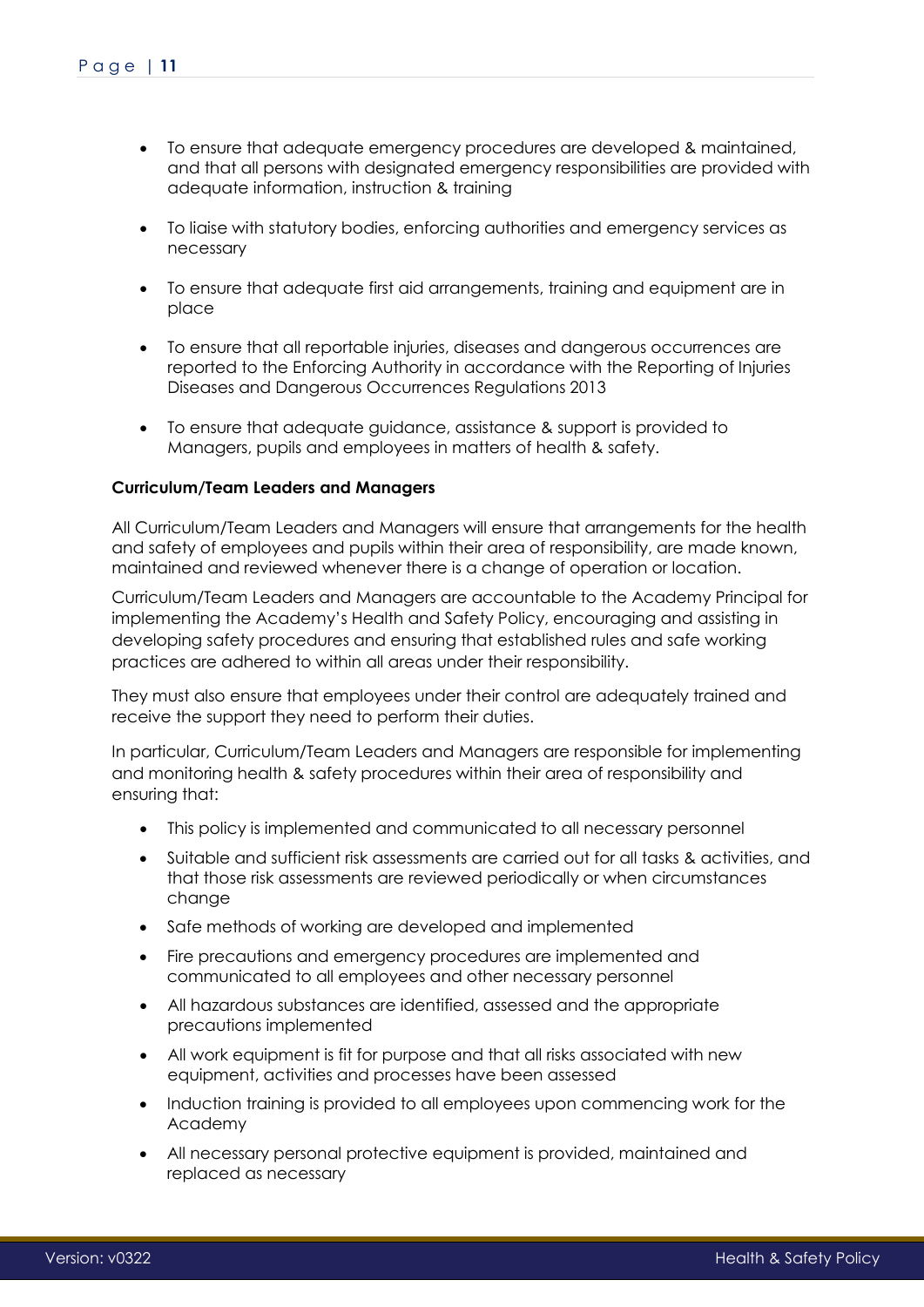- All employees within their area of responsibility are provided with training, instruction and supervision appropriate to their role and responsibilities
- Inspections are carried out to ensure that workplaces remain, as far as reasonably practicable, safe and without risks to the safety and health of employees, visitors, clients, contractors, and other persons who may be affected by the Academy's activities
- PPE within their department/responsibility is registered, and frequently monitored to ensure it is in good condition or replaced as required.
- All accidents and work related incidents / injuries (physical and mental) and other dangerous occurrences are recorded and reported to the Principal
- Where appropriate, accidents, incidents & near misses are investigated, and that reasonably practicable arrangements are implemented to prevent reoccurrence
- Adequate welfare facilities are provided, maintained and cleaned

### <span id="page-11-0"></span>**Employees**

All Employees are responsible for ensuring that:

- They are aware of this Safety Policy and their responsibilities within it
- They cooperate with the Academy in meeting its statutory duties
- They take reasonable care of themselves and others who may be affected by their acts or omissions
- They use any equipment, substance or safety device provided by the Academy in accordance with any training or instruction provided
- They do not intentionally or recklessly interfere with or misuse anything provided in the interest of health and safety
- They attend, and take note of any health and safety training required including induction training
- They use any Personal Protective Equipment provided, ensure that such equipment is maintained in a condition fit for that use, and that any defects are reported immediately to management
- All accidents, work related incidents or injuries (physical and mental) and dangerous occurrences and near misses are immediately reported to their line manager
- They are fully conversant with all fire, emergency and first aid procedures applicable to the area in which they are working
- Inform their Curriculum Leader / Team Leader / Manager of any circumstances which they believe represents serious or imminent danger, or represents a shortcoming in the Academy's health & safety arrangements.

### <span id="page-11-1"></span>**Visitors**

Visitors and other users of the premises are required to observe the Academy's Health & Safety Policy, including the appropriate fire, emergency & first aid procedures, along with any specific instructions from duly authorised representatives of the Academy.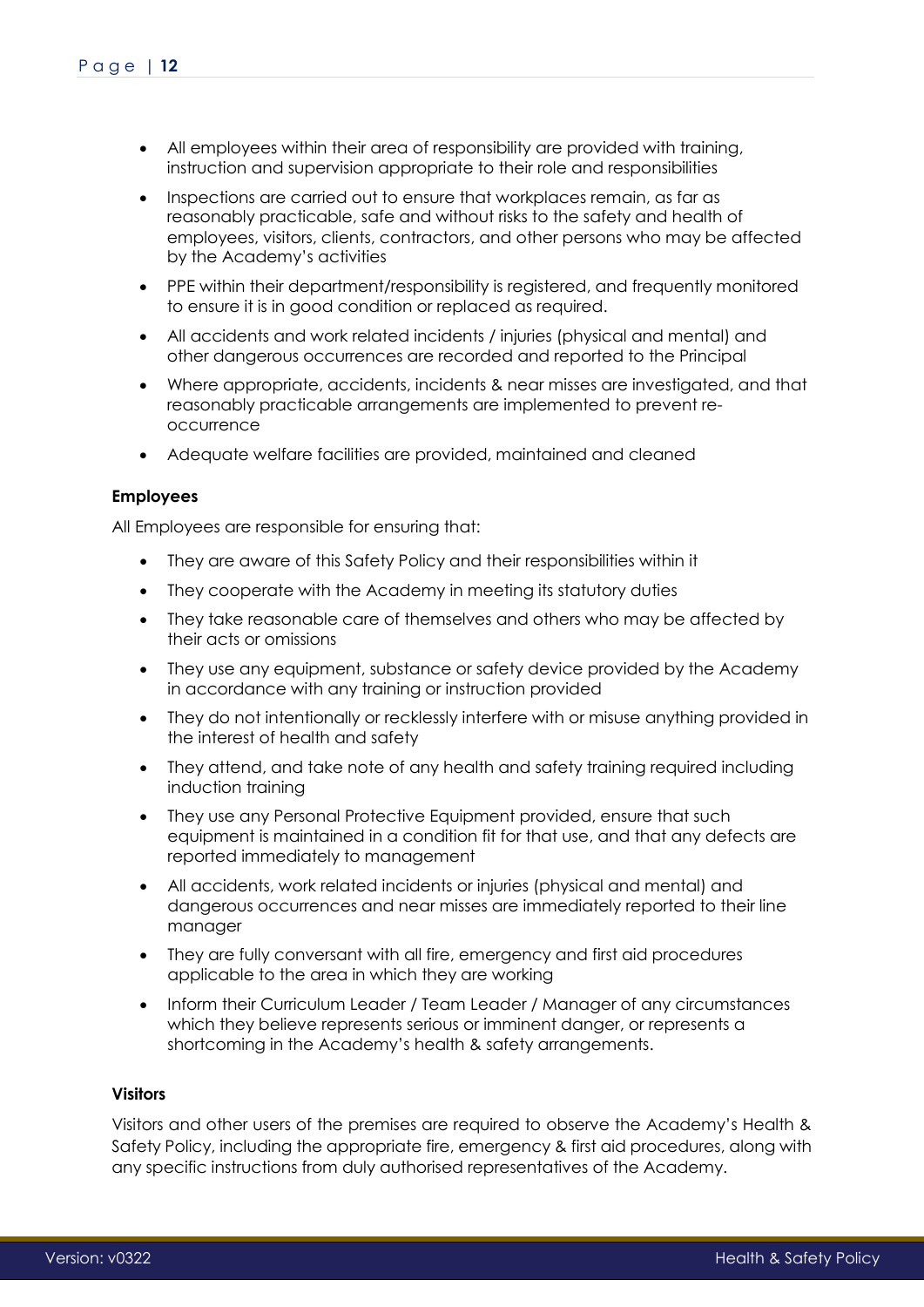All visitors to the Academy's premises are required to sign in on arrival and sign out again on departure, even if only leaving the premises for a short period.

Visitors who observe or become aware of any hazardous conditions or circumstances are requested to advise their host as soon as possible in the interests of the health & safety of employees, visitors & contractors.

In the event of an incident or emergency, all visitors should comply with instructions from their host and/or duly authorised representatives of the Academy.

### <span id="page-12-0"></span>**Hirers**

When the premises are used for purposes not under the direction of the Principal, then the principal person in charge of the activities for which the premises are in use will have responsibility for safe practices.

The Principal supported by the responsible manager for lettings will seek to ensure that hirers and others who use the school premises conduct themselves and carry out their operations in such a manner that all statutory and advisory safety requirements are met at all times.

When the school premises or facilities are being used outside normal school hours for a school-sponsored activity then, for the purposes of this policy, the organiser of that activity, even if an employee, will be treated as a hirer and will comply with the requirements of this section.

When the premises are hired to persons outside the employ of the Academy, it will be a condition for all hirers and others using the school premises or facilities that they are familiar with this policy, that they comply with all safety directives of the Board of Directors and that they will not without the prior consent of the Board of Directors;

- Introduce equipment for use on the Academy premises
- Alter fixed installations
- Obscure or otherwise hinder fire and safety notices or equipment
- Take any action that may create hazards for persons using the premises or the employees or pupils of the school.

The Board of Directors draws the attention of all users of the academy premises (including hirers and contractors) to Section 8 of the Health and Safety at Work, etc. Act 1974, which states that no person shall intentionally or recklessly interfere with or misuse anything which is provided in the interests of health, safety or welfare.

# <span id="page-12-1"></span>**Contractors**

Contractors are responsible for complying with the relevant statutory duties placed upon them by the **Health and Safety at Work, etc. Act 1974,** the **Management of Health and Safety at Work Regulations 1999** and other applicable Regulations.

This responsibility includes Contractors ensuring that all employees & sub-contractors are competent to carry out their work safely, and in accordance with the relevant standards & statutory requirements.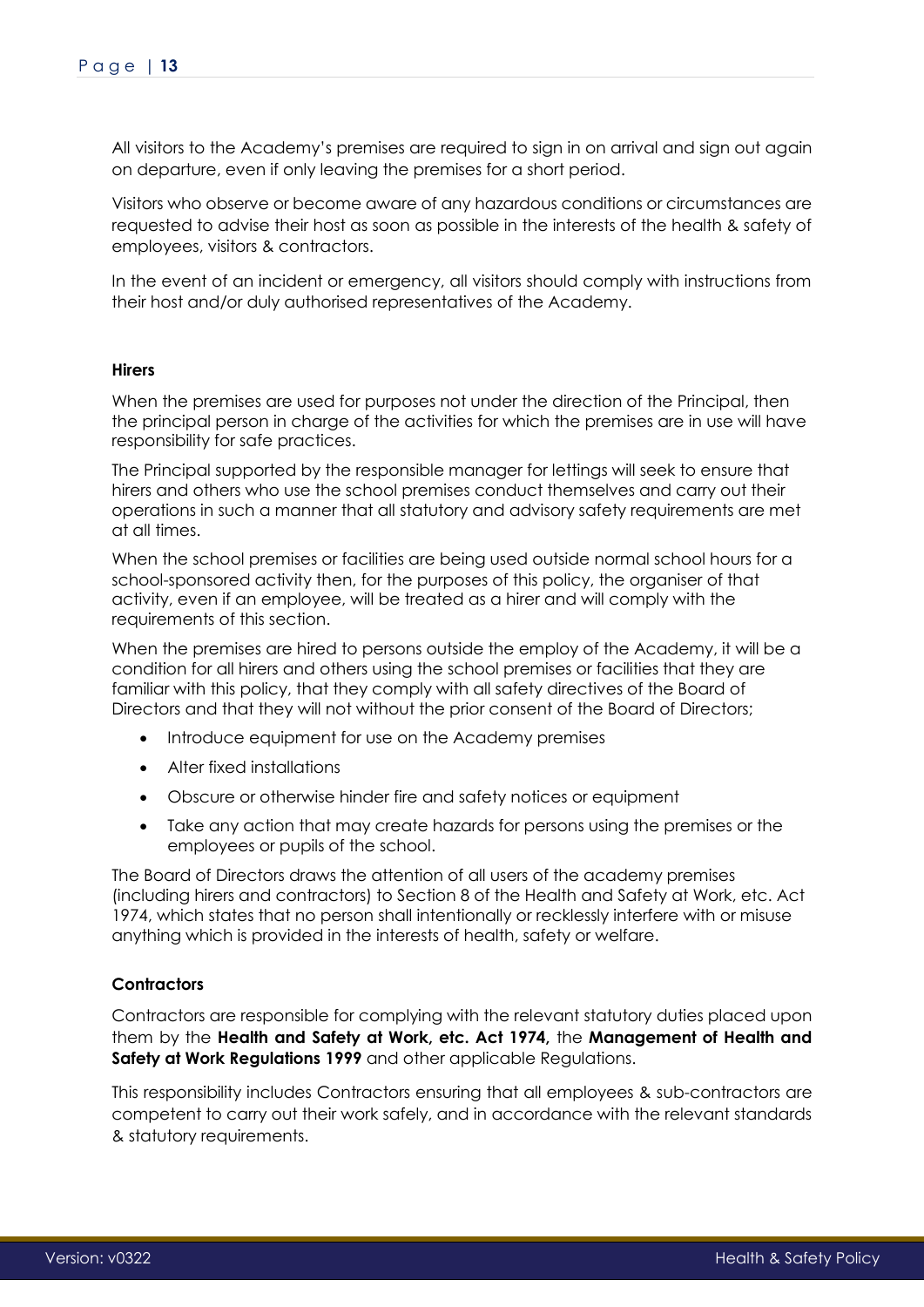Contractors are also responsible for complying with the Academy's Contractor Safety Plan and any instructions regarding health & safety from duly authorised representatives of the Academy.

Contractors are responsible for assessing the risks associated with their work on behalf of the Academy, and the methods to be used to eliminate those risks or reduce them so far as reasonably practicable.

Contractors should provide adequate information to the Academy regarding these risks and the methods used to control them.

# <span id="page-13-0"></span>**6. Section 1 – Academy Arrangements**

### <span id="page-13-1"></span>**Risk Assessments**

Academy Principals will ensure that the Senior Leadership Team carry out suitable and sufficient risk assessments for all areas and tasks within their area of responsibility. Academy Principals will also ensure that personal risk assessments are completed for employees and pupils as required. Examples include new & expectant mothers and those who may be at an increased risk in the workplace due to an underlying condition.

Academy Principals will ensure that suitable and sufficient risk assessments, designed to reduce transmission and risk of infection to both its staff and students from Covid-19 are in place.

Such risk assessments will provide clear guidance to staff and pupils on rules for social distancing, travelling, welfare and hygiene measures, personal protective equipment (PPE) and emergency arrangements.

Risk assessments will take account of the latest advice & guidance published by the Government, Department for Education (DfE) and the World Health Organisation (WHO) which is based on scientific evidence.

Arrangements will be in place to ensure that any cases of COVID-19 amongst staff and pupils are reported to the Chief Executive Officer (CEO) so that a robust case management / incident plan can be devised and the Trust Board appraised.

The control measures resulting from the COVID-19 Risk assessment will be communicated to all staff, pupils and other visitors on site. Covid-19 Risk Assessments will be reviewed on a regular basis in line with changing Government advice and guidance and circumstances of the academy (including staff capacity)

Covid-19 risk assessments will be reviewed frequently, in line with changing government statutory guidance and circumstances of the school (including staff capacity). Special arrangements will be put in place for staff and pupils with underlying medical conditions which put them at greater risk of COVID-19.

Where appropriate, the Health & Safety Advisors will provide assistance, guidance and support in the carrying out of academy risk assessments. All risk assessments will be reviewed periodically, or where there are significant changes of circumstances.

Appropriate safe systems of work, including method statements, will be developed by the Senior Leadership Team, based upon the findings of their risk assessments, and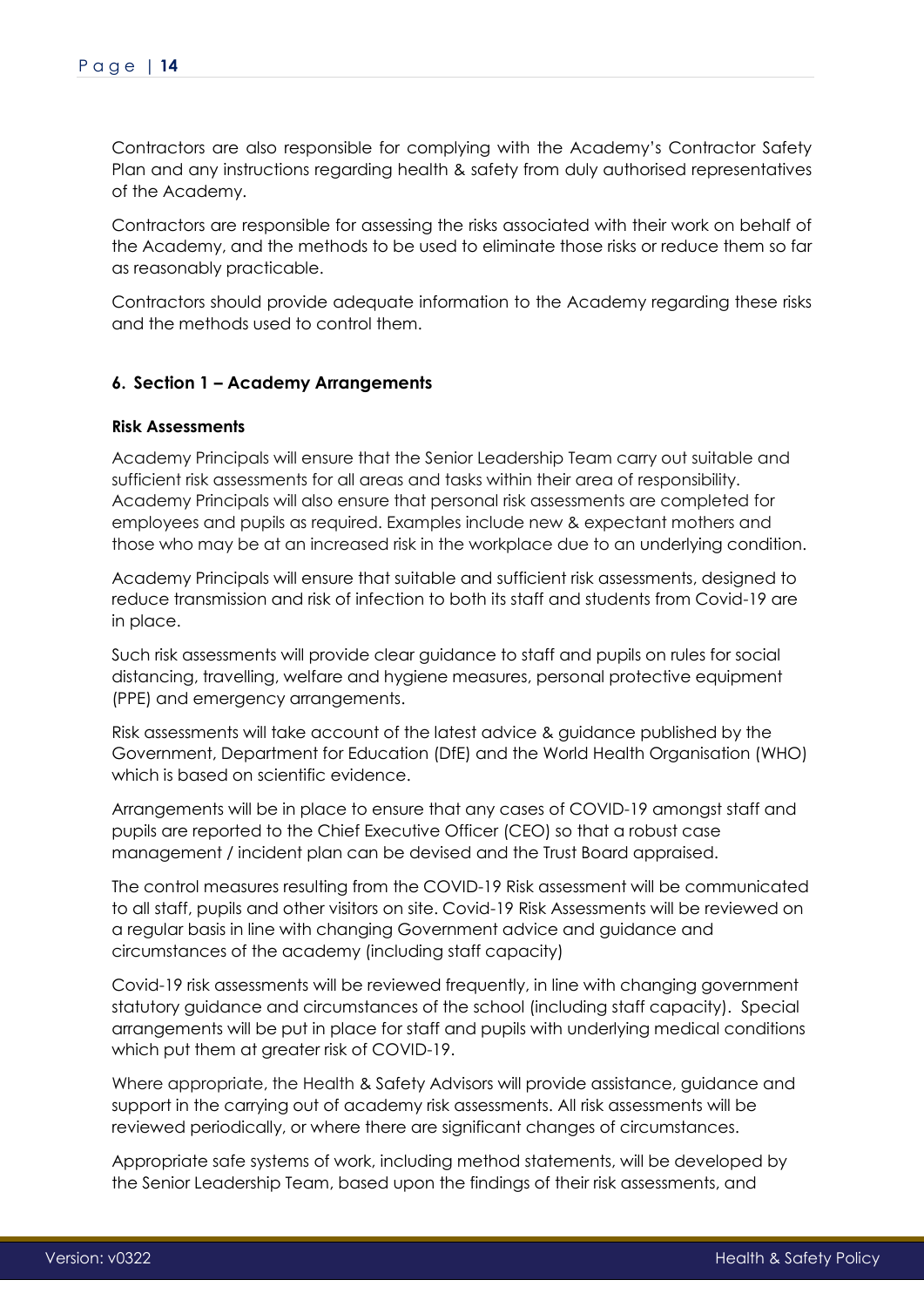communicated to all necessary employees, contractors & visitors within their area of responsibility.

### <span id="page-14-0"></span>**Accident and Near Miss Reporting and Investigation**

All staff are responsible for reporting accidents to the Academy Principal, who will ensure that the necessary information is entered within the Academy Accident Book.

All student accidents are recorded in the Academy Accident Book by the appropriate First Aider and logged onto an accident recording programme.

The Academy Principal will review accident reports and, where necessary, discuss the incident with the relevant members of the Senior Management Team.

The Senior Management Team will ensure that all accidents and near misses within their area of responsibility are investigated to establish the direct and indirect causes.

The Academy Principal will ensure that all reportable injuries, diseases and dangerous occurrences are reported to the enforcing authority as required by the Reporting of Injuries, Diseases and Dangerous Occurrences Regulations 2013.

### <span id="page-14-1"></span>**Asbestos**

The Academy will seek information regarding any Asbestos Containing Materials (ACM's) within premises occupied by, or under the control of, the Academy and take appropriate measures to protect employees, visitors, clients, contractors, and other persons who may be affected by the Academy's activities from unsafe exposure to ACM's within those premises.

Where necessary, employees will be provided with adequate training to ensure that they are aware of the properties of asbestos and its effects on health; the types, uses and likely occurrence of asbestos and ACMs in buildings and plant; the general procedures to be followed to deal with an emergency; and how to avoid the risks from asbestos.

The Academy will develop adequate procedures for the discovery of any previously unknown suspected ACM's and emergency procedures for the disturbance of suspected ACM's which may have resulted in the release of asbestos fibres into the air.

Contractors working on premises occupied by, or under the control of, the Academy will be provided with adequate information regarding the location and type of any known ACM's on the premises, and will be required to take all necessary precautions to prevent the disturbance of known and previously unknown ACM's.

All Contractors' staff working in areas or premises where there is a reasonably foreseeable presence of ACM's will be required to have received adequate asbestos awareness training, and to report any previously unknown ACM's to the Academy as soon as practicable.

For all construction and refurbishment projects, a Refurbishment and Development (R&D) survey should be undertaken. The Asbestos Register should not be relied upon alone to determine the presence of ACM's as it is non-evasive.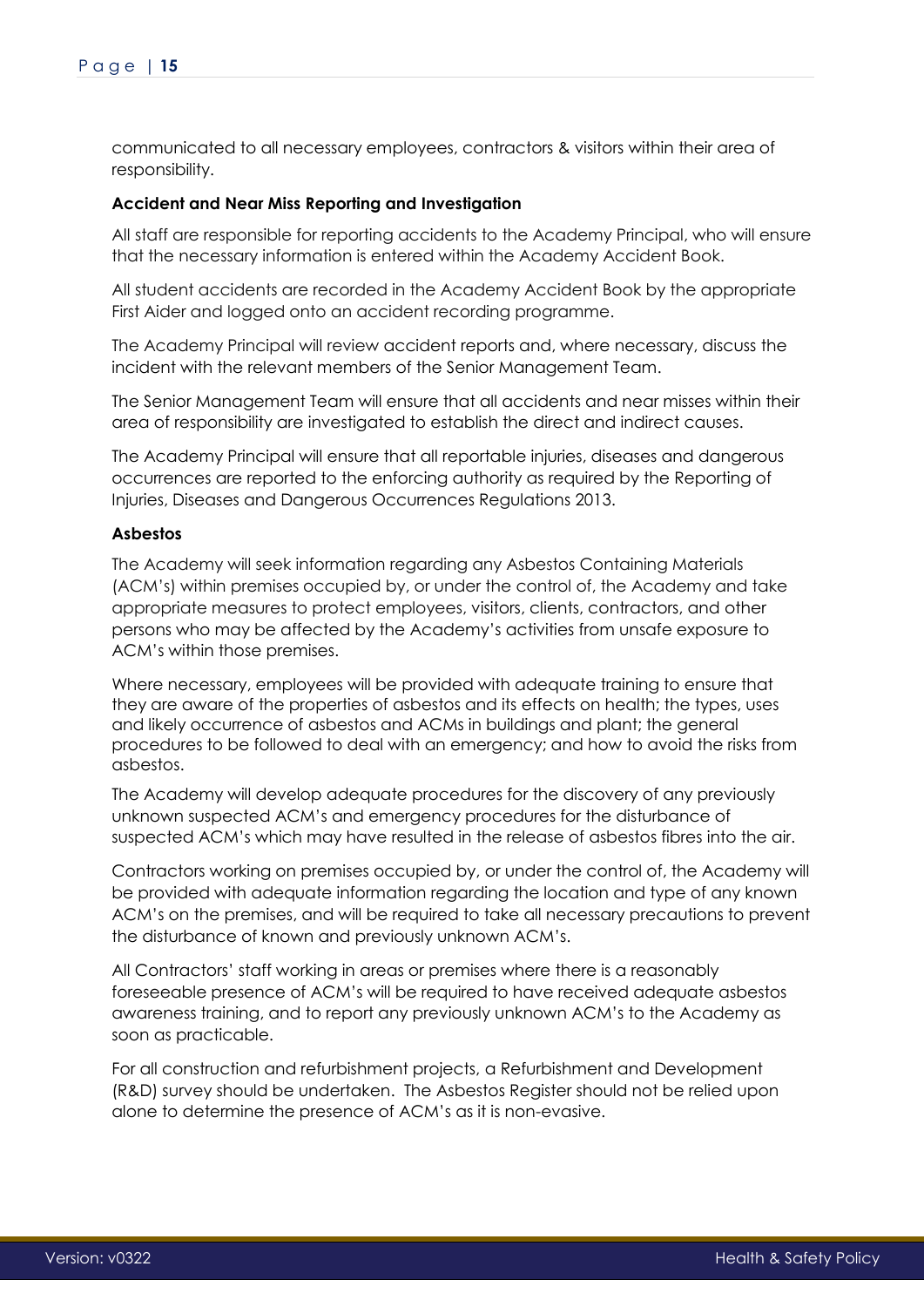# <span id="page-15-0"></span>**Confined Spaces**

A confined space is any enclosed space, above or below ground, including any chamber, tank, vat, silo, pit, trench, pipe, sewer, flue, well, or other similar space in which, by virtue of its enclosed nature, there arises a reasonably foreseeable specified risk.

Examples of confined spaces include:

- Ducts, vessels, culverts, tunnels, boreholes
- Manholes, shafts, excavations, sumps
- Inspection pits, cofferdams
- Buildings, building voids, enclosed rooms (plant rooms)
- Compartments within rooms, cellars
- Enclosures for the purposes of asbestos removal
- Interiors of machines, plant or vehicles.

# **CONFINED SPACES MUST NOT BE ENTERED WITHOUT THE WRITTEN CONSENT OF THE PRINCIPAL, FOLLOWING RECEIPT OF COMPETENT ADVICE**

Wherever reasonably practicable, entry into confined spaces will be avoided by carrying out the work from outside the confined space, or by using remote equipment.

If entry into a confined space is unavoidable, the Principal will ensure that a suitable & sufficient risk assessment is carried out; that a safe system of work is developed & communicated to all necessary personnel; that adequate training, instruction & supervision is provided to all necessary personnel; and that adequate emergency procedures are in place before the work commences.

# <span id="page-15-1"></span>**Consultation**

The Board of Directors and Academy Principal, will make arrangements for the establishment of a Health and Safety Working Group. Representation on this Group will cover all appropriate areas of work or special hazards and all areas within the Academy will have a representative.

### <span id="page-15-2"></span>**Contractor Competence and Control**

The Academy will seek to identify suitable contractors through competence checks and selection procedures.

The Academy will ensure that any health and safety hazards within the area of work are communicated to contractors.

The Academy will issue Contractor's Safety Rules to all Contractors and will check to ensure that these are being adhered to.

All Contractors selected to carry out any work on behalf of the Academy should be made aware of the standard of health and safety management that is expected of them.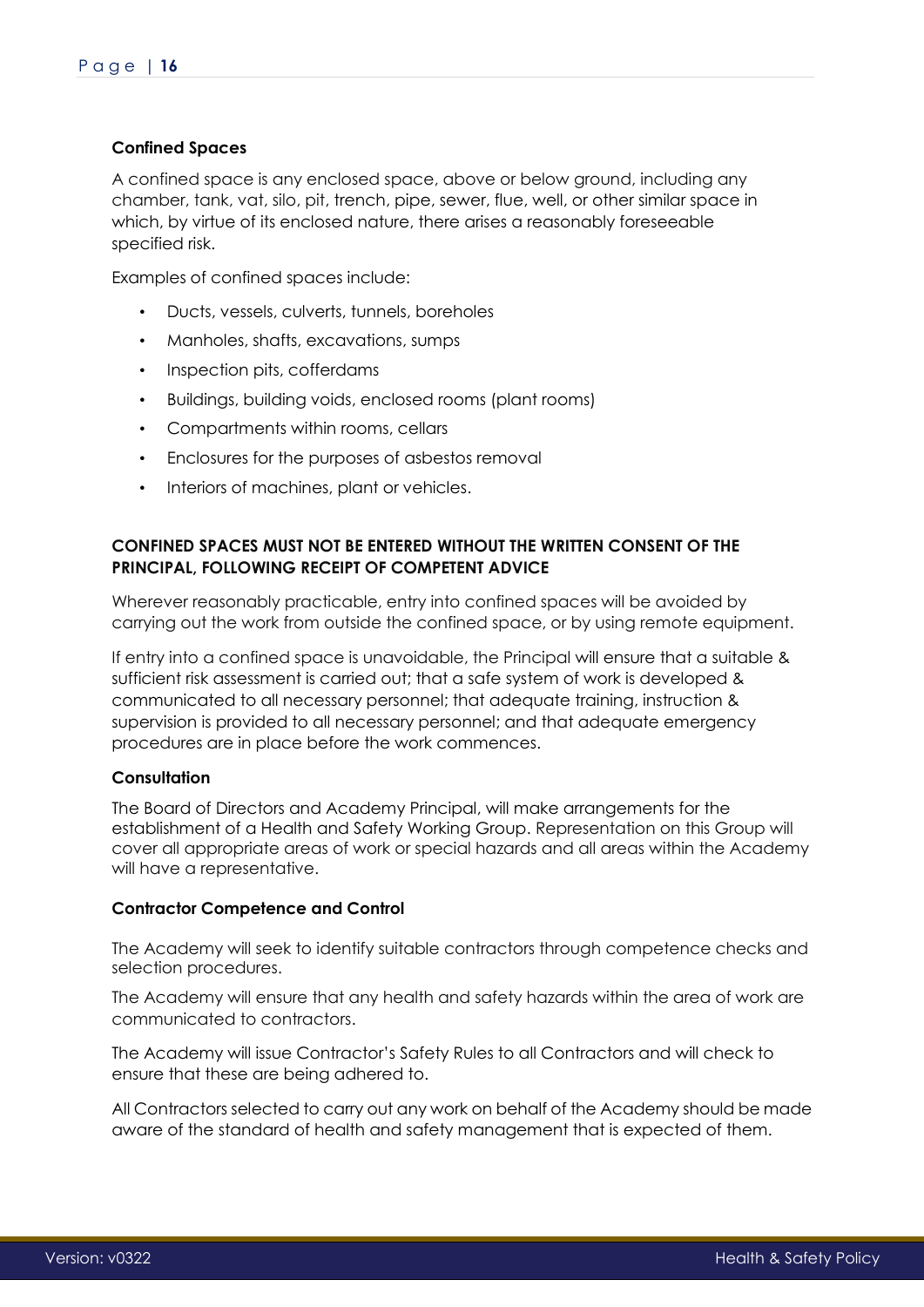All Contractors will also be required to supply the Academy with a copy of the relevant risk assessments and method statements for approval prior to commencing work on Academy premises.

All Contractors will be required to confirm that they will put in place appropriate checks on PPE for their employees and su-contractors.

### <span id="page-16-0"></span>**Control of Substances Hazardous to Health (COSHH)**

The Academy will identify all substances used, handled, transported & stored by employees or pupils, and ensure that Manufacturers Safety Data Sheets (MSDS) are obtained for them.

Where reasonably practicable, hazardous substances will be avoided or substituted by a less hazardous alternative.

The Academy will arrange for COSHH Assessments to be carried out for all substances hazardous to health.

Adequate precautions will be implemented to eliminate or reduce the risks from hazardous substances, including the provision of Personal Protective Equipment (PPE) to employees free of charge.

Assessment findings will be conveyed to employees and pupils as necessary. Employees and pupils will be provided with information, instruction & training regarding hazardous substances they use as part of their activities.

Employees and pupils must comply with the assessment findings and if necessary, wear the appropriate PPE.

### <span id="page-16-1"></span>**Display Screen Equipment**

The Academy will ensure that all 'Frequent Users' of Display Screen Equipment (DSE) are identified; that they are provided with adequate guidance and information; and that they have completed a display screen assessment form. Copies of all display screen assessment forms will be retained in the relevant personnel files.

Year Leaders and Managers and should review the assessment form and take the action necessary to make the workstation safe for the user. All users should be given a copy of the guidance on the safe use of display screen equipment.

Frequent users may obtain an eye care voucher from the Trust HR Department for support with the costs of a sight test.

Please refer to the Trust's 'Eye Test for Users of Display Screen Equipment' policy for further information.

# <span id="page-16-2"></span>**Electrical Safety**

The Academy will ensure that all fixed and portable electrical installations and equipment is tested, inspected and maintained by competent persons in accordance with the Electricity at Work Regulations 1989 and other relevant legislation and standards.

Staff should carry out visual inspections of any electrical appliances before they use them, and report any defects to their Year Leader or Manager immediately.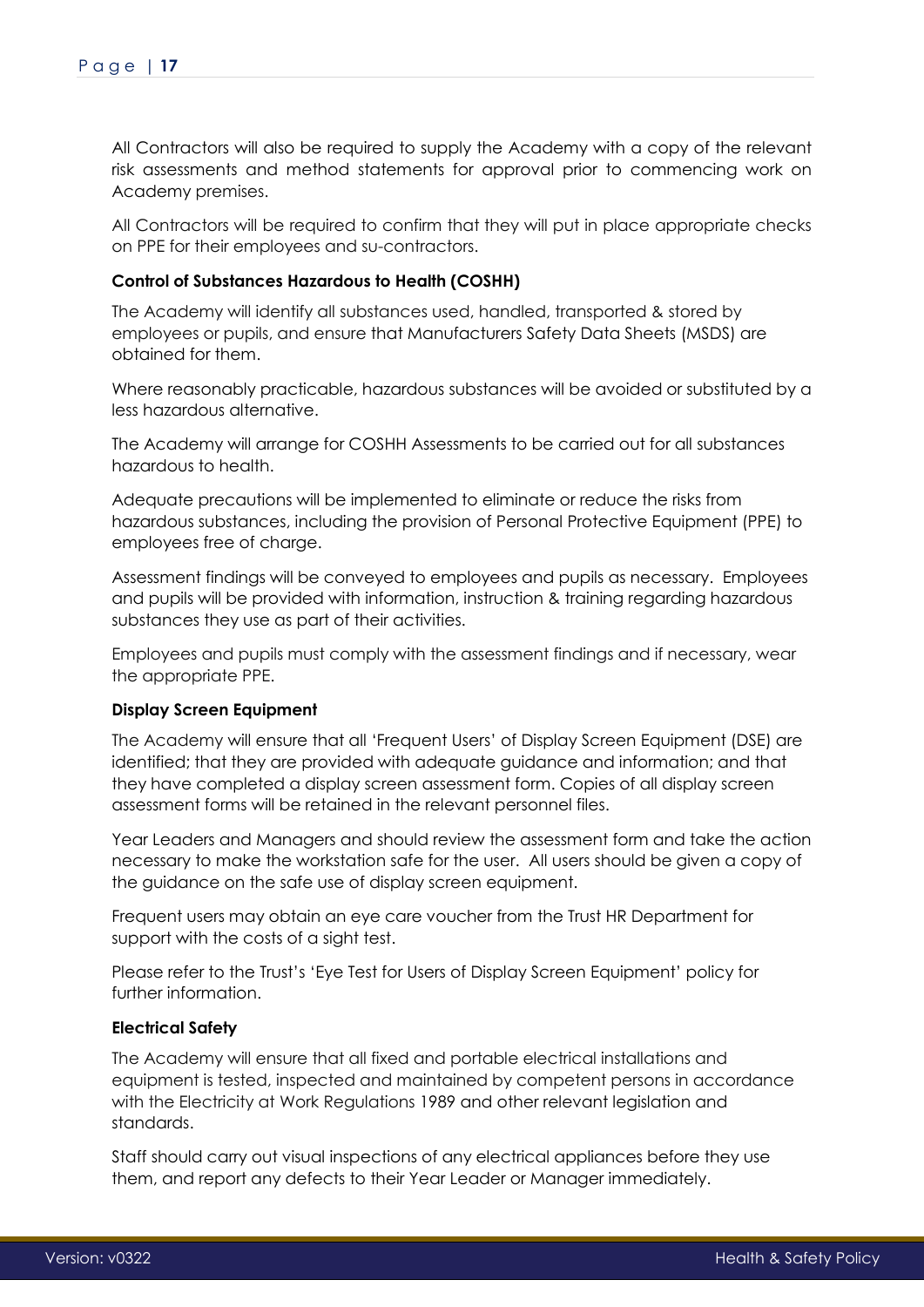Staff should not bring in and use their own electrical equipment in any Trust premises without the prior approval of the Academy Principal or the Director of Finance and Operations.

### <span id="page-17-0"></span>**Emergency Procedures**

The Academy will develop, maintain and review as necessary procedures to be followed in the event of emergencies or serious and imminent danger to employees and other persons affected by its activities.

### <span id="page-17-1"></span>**Fire Safety**

The Academy will develop and maintain procedures to minimise fire risks within premises occupied by the Academy.

The Academy will ensure that Fire Risk Assessments are carried out in accordance with the Regulatory Reform (Fire Safety) Order 1995 at all applicable premises occupied or managed by the Academy, and that all necessary procedures, equipment and installations are implemented to reduce fire risks as low as reasonably practicable.

The Academy will ensure that all necessary fire precautions are in place and maintained.

Employees and pupils should comply with all fire precautions applicable to their area of work and report any hazardous circumstances to their Year Leader or Manager or as soon as practicable.

### <span id="page-17-2"></span>**First Aid**

The Academy will ensure via risk assessment that there is adequate first aid cover for all activities.

First Aiders and Appointed Persons will be provided with relevant first aid qualifications through suitably accredited first aid training organisations and will be provided with refresher training as necessary.

First Aiders and Appointed Persons will be responsible for the maintenance of the First-Aid boxes and their replenishment.

First Aiders and Appointed Persons will be responsible for ensuring that accidents and incidents they are aware of are recorded within the Academy Accident Book.

Please refer to the Trust's 'First Aid' policy for further information.

### <span id="page-17-3"></span>**Gas Safety**

The Academy will ensure that all gas installations and equipment are tested, inspected and maintained by competent persons in accordance with the Gas Safety (Installation and Use) Regulations 1998 and other relevant legislation and standards.

The Academy will ensure that only appropriately qualified and competent engineers install, adjust, maintain, repair & service gas installations, and that evidence of such competence is obtained and stored by the Academy.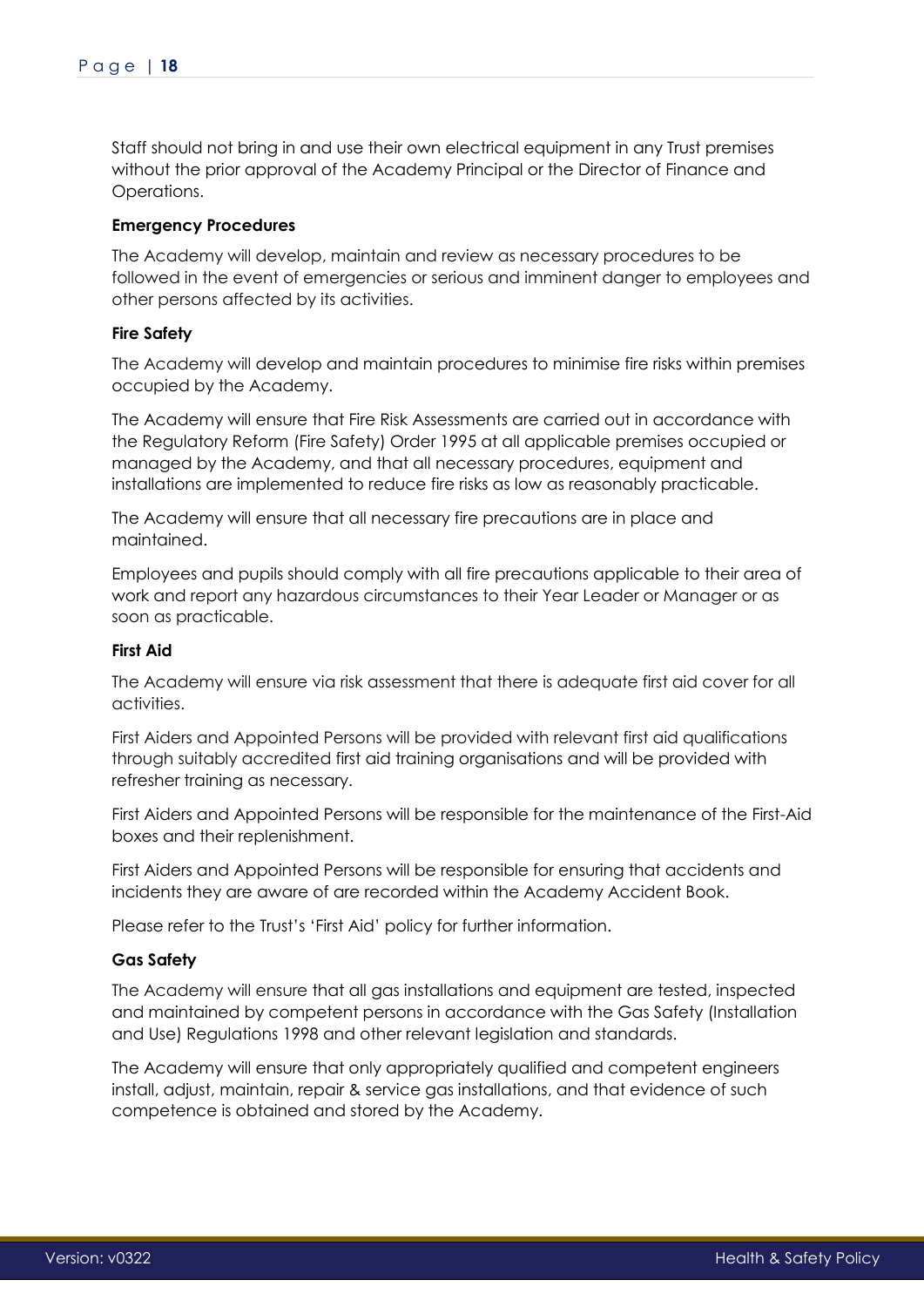# <span id="page-18-0"></span>**Hand Arm Vibration (HAV)**

HAV is vibration transmitted from work processes into workers' hands and arms. It can be caused by operating hand-held power tools or by holding materials being processed by machines such as pedestal grinders.

The Academy will:

- Assess risks to the health of employees;
- Adequately control and manage these risks:
- Provide suitable equipment for employees' use;
- Maintain equipment correctly; and
- Give employees information and training on health risks and safe use of equipment.

### <span id="page-18-1"></span>**Health & Safety Training**

The Academy will ensure that all employees, pupils, supply teachers, volunteers and other relevant persons are provided with adequate information, instruction & training to enable them to carry out their work and activities safely.

Health & training will include instruction regarding:

- The Health & Safety Policy and their responsibilities within it
- Their responsibility to take reasonable care of themselves and others who may be affected by their acts or omissions
- Fire & emergency procedures applicable to the area in which they are working
- Information regarding significant hazards at the Academy, and the precautions in place to eliminate those hazards, or the risks arising from them
- The importance of following risk assessments & safe working practices, and of using any equipment, substance or safety device provided by the Academy in accordance with any training or instruction provided
- The importance of using any Personal Protective Equipment provided, ensuring that such equipment is maintained in a condition fit for that use, and that any defects are reported immediately to management
- The procedures for reporting accidents, dangerous occurrences and near misses
- The requirement to report any condition, which in his or her opinion is hazardous to their immediate manager.

### <span id="page-18-2"></span>**Home Working**

The Academy will assess the risks to employees working from home and take measures to eliminate or reduce those risks.

The Academy will provide information and training to home workers regarding the hazards associated with working from home.

The Academy will consider the specific risks to New and Expectant Mothers working from home and implement the appropriate controls.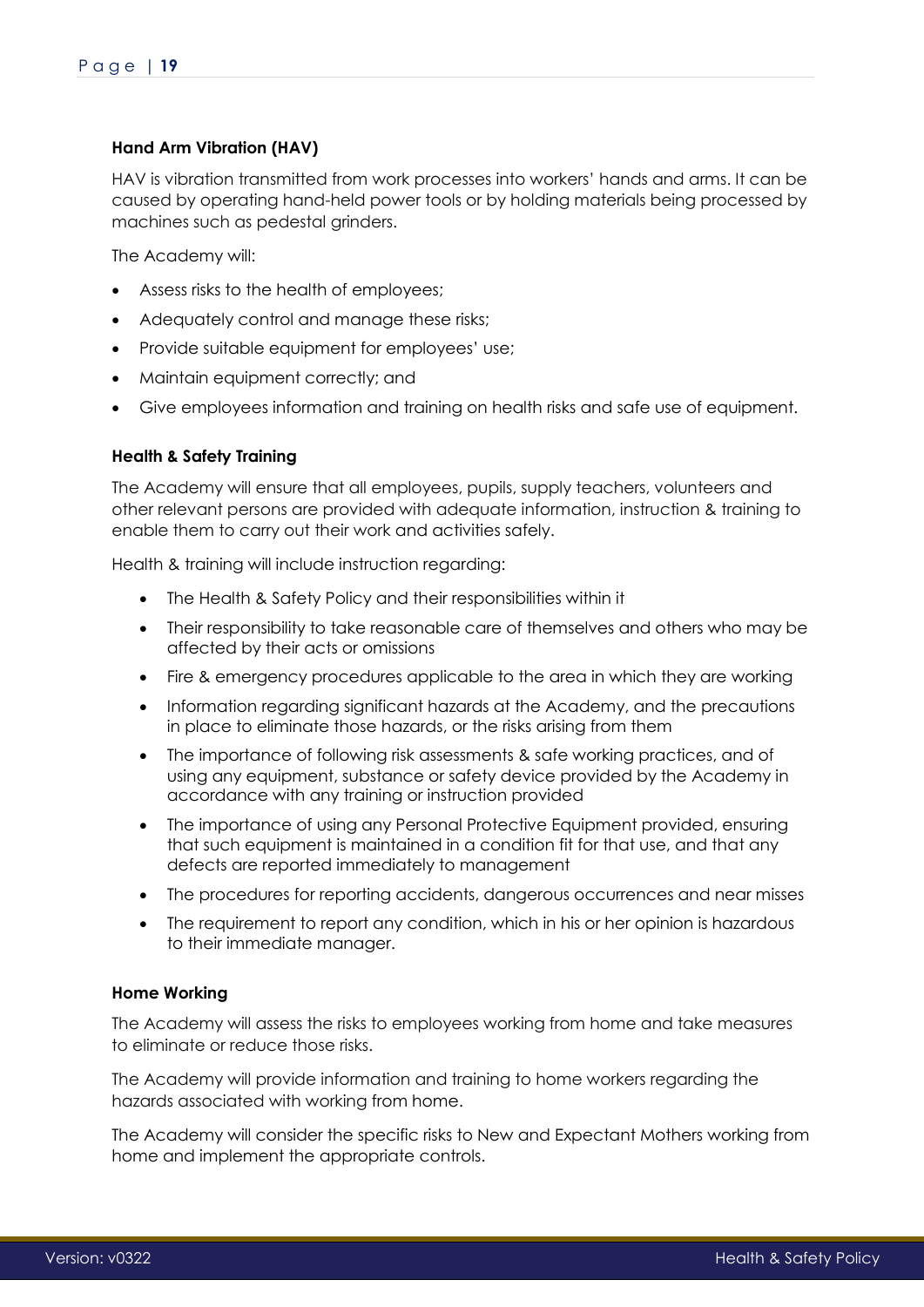### <span id="page-19-0"></span>**Induction**

The Academy will ensure that all new employees are provided with induction training appropriate to their role. Employees transferring to a new role within the organisation will be provided with induction training appropriate to their new role.

Induction training will include:

- Overview of the Academy Health & Safety Policy
- Responsibilities and lines of reporting relating to health & safety
- Information regarding the hazards and risks associated with the role
- Procedures for serious and imminent danger e.g. fire
- Safe systems of work including Permits to Work and safe working practices
- Accident reporting procedures and first aid arrangements
- Procedures for consultation in matters of health & safety.

### <span id="page-19-1"></span>**Legionella**

The Academy will adopt as far as reasonably practicable the principles of control and management identified in the current edition of the H.S.E Approved Code of practice and Guidance Document L8 "The Control of Legionella Bacteria in Water Systems" (ACOP L8).

To comply with its legal duties the Academy will:

- Identify and assess sources of risk.
- Prepare a scheme for preventing or controlling the risk.
- Implement, manage and monitor all precautionary control measures identified.
- Keep records of precautionary measures.
- Identify responsibilities of employees and contractors within the Academy.

### <span id="page-19-2"></span>**Lifting Operations & Lifting Equipment**

All lifting equipment will be used in accordance with the Provision and Use of Work Equipment Regulations 1998 and the Lifting Operations and Lifting Equipment Regulations 1998. (LOLER)

Lifting equipment will be subject to a planned preventative maintenance programme.

The Academy will ensure that suitable arrangements are in place for the carrying out of statutory inspections and the maintenance of records. Copies of the necessary thorough test/examination certificates will be retained.

### <span id="page-19-3"></span>**Lone Working**

Lone workers are defined as those who work alone without close or direct supervision.

Examples of lone working activities within the Academy include:

- Persons travelling to & from, or working on remote sites.
- Persons opening or closing premises at the start and end of the working day.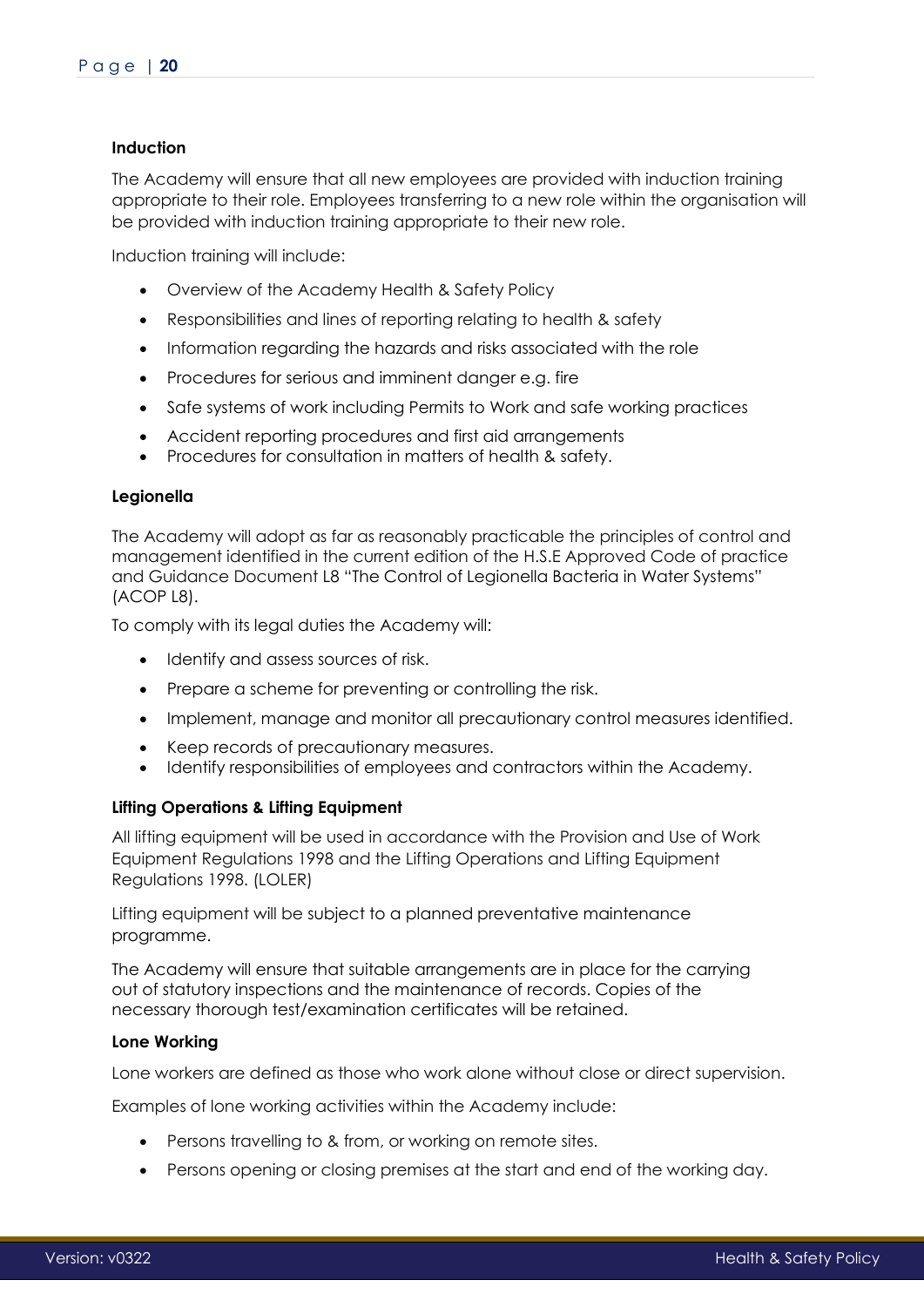- People working outside normal hours e.g. evenings and weekends.
- Mobile workers, and those working away from their normal location.

Where reasonably practicable, measures will be taken to avoid Lone Working through the organisation of work routines and practices

Where it is not possible to avoid lone working, risk assessments will be carried out for circumstances where employees are required to work alone, and arrangements will be put in place to minimise the risks.

Lone working risk reduction measures include:

- Training and instruction for staff who are likely to work alone.
- Periodic visits and/or contact by telephone or mobile radio with persons working alone.
- Automatic or manual warning devices to raise the alarm in the event of an emergency.
- Checks that Lone Workers have returned to their base or home at the end of a task.

# <span id="page-20-0"></span>**Manual Handling**

Where reasonably practicable, hazardous manual handling activities will be avoided through task design and/or the use of mechanical aids.

The Academy will carry out an assessment of all remaining manual handling activities and take action to eliminate, reduce or control manual handling risks.

Staff and pupils who undertake manual handling tasks should be provided with guidance on the safe lifting of loads.

### <span id="page-20-1"></span>**New and Expectant Mothers**

Employees who become pregnant should inform their appropriate manager as soon possible. The Academy will then carry out a risk assessment for the expectant mother taking into account the generic assessment, the expectant mother and her work.

The assessment will be reviewed regularly throughout the pregnancy and when the new mother returns to work.

### <span id="page-20-2"></span>**Noise**

The Academy will take all reasonably practicable measures to comply with the Noise at Work Regulations 2005, and to prevent or reduce risks to health and safety from exposure to noise at work.

 The Academy will assess the risks to employees from noise at work and, where applicable:

- Take action to reduce the noise exposure that produces those risks
- Provide employees with hearing protection if the noise exposure cannot be sufficiently reduced by using other methods
- Make sure the legal limits on noise exposure are not exceeded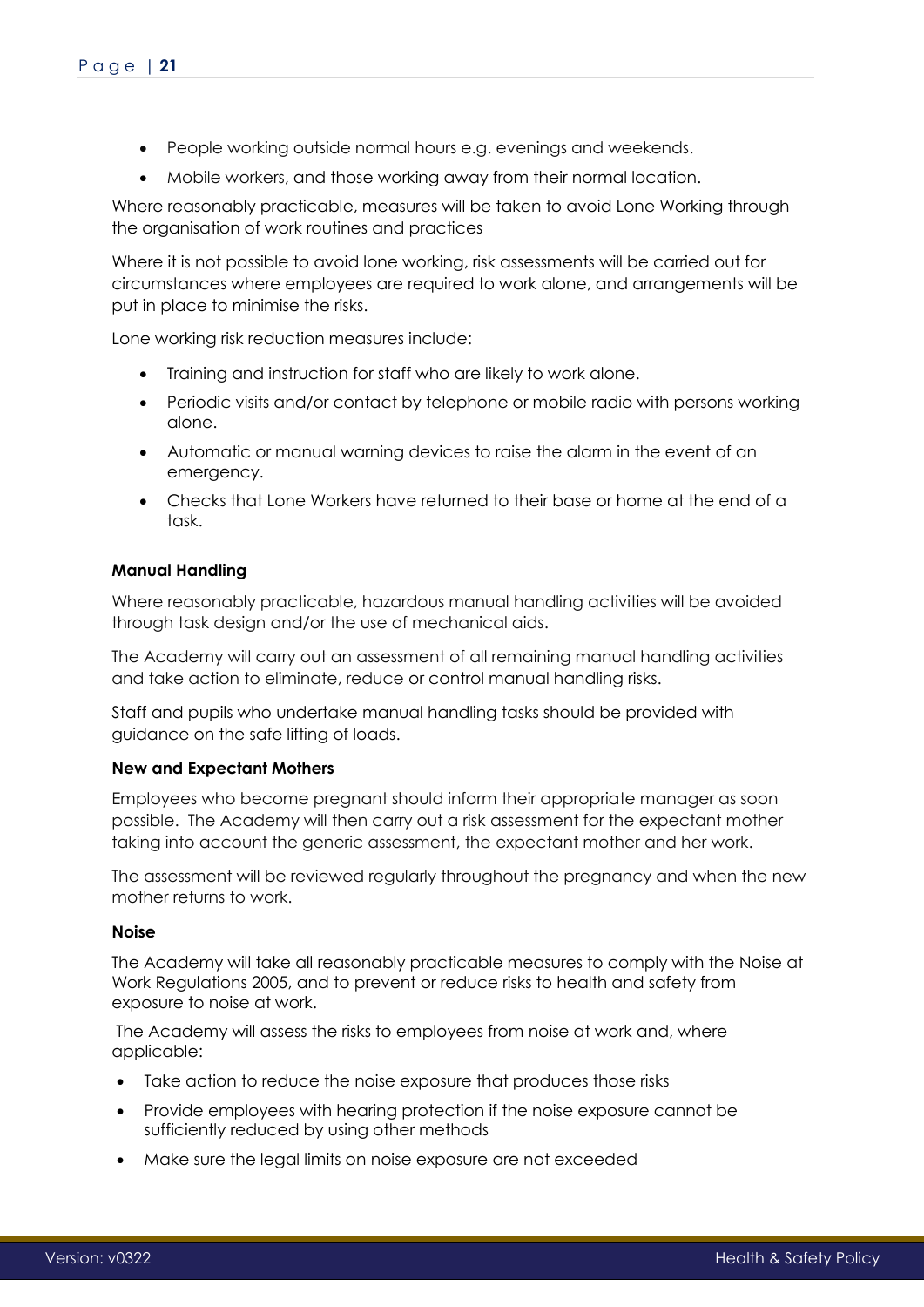- Provide employees with information, instruction and training
- Carry out health surveillance where there is a risk to health.

# **Where possible, noise will be reduced at source through the use of noise-efficient equipment, or through enclosure or other noise-reducing measures.**

Where the lower exposure action value of daily or weekly exposure of 80 dB, or a peak sound pressure of 135 dB is exceeded, the Academy will inform employees and provide them with hearing protection.

Where the upper exposure action value of daily or weekly exposure of 85 dB, or a peak sound pressure of 137 dB is exceeded the Academy will identify hearing protection zones and mark them with signs, and provide employees with hearing protectors & ensure they use them properly

Where necessary, employees will be provided with training and information on how to use and care for the hearing protection.

# <span id="page-21-0"></span>**Personal Protective Equipment (PPE)**

Personal Protective Equipment (PPE) is defined as all equipment (including clothing affording protection against weather) which is intended to be worn or held by a person at work which protects them against one or more risks to their health & safety.

Examples of PPE include:

- Protective gloves,
- Eye protection,
- Protective headwear,
- Face masks
- High-visibility clothing
- Safety footwear
- Hearing protection.

The Academy will ensure that PPE is provided free of charge wherever there are risks at work that cannot be adequately controlled in other ways.

The Academy will ensure that all PPE is:

- Registered on a database and condition monitored regularly
- Properly assessed before use to ensure that it is suitable
- Maintained and stored correctly
- Provided with instructions on how to use it safely
- Correctly used by employees.

PPE users will be provided with information and instruction regarding the correct use of all PPE issued.

Employees and pupils have a duty to:

- Use any PPE provided to them in accordance with the instructions provided
- Report any loss or defects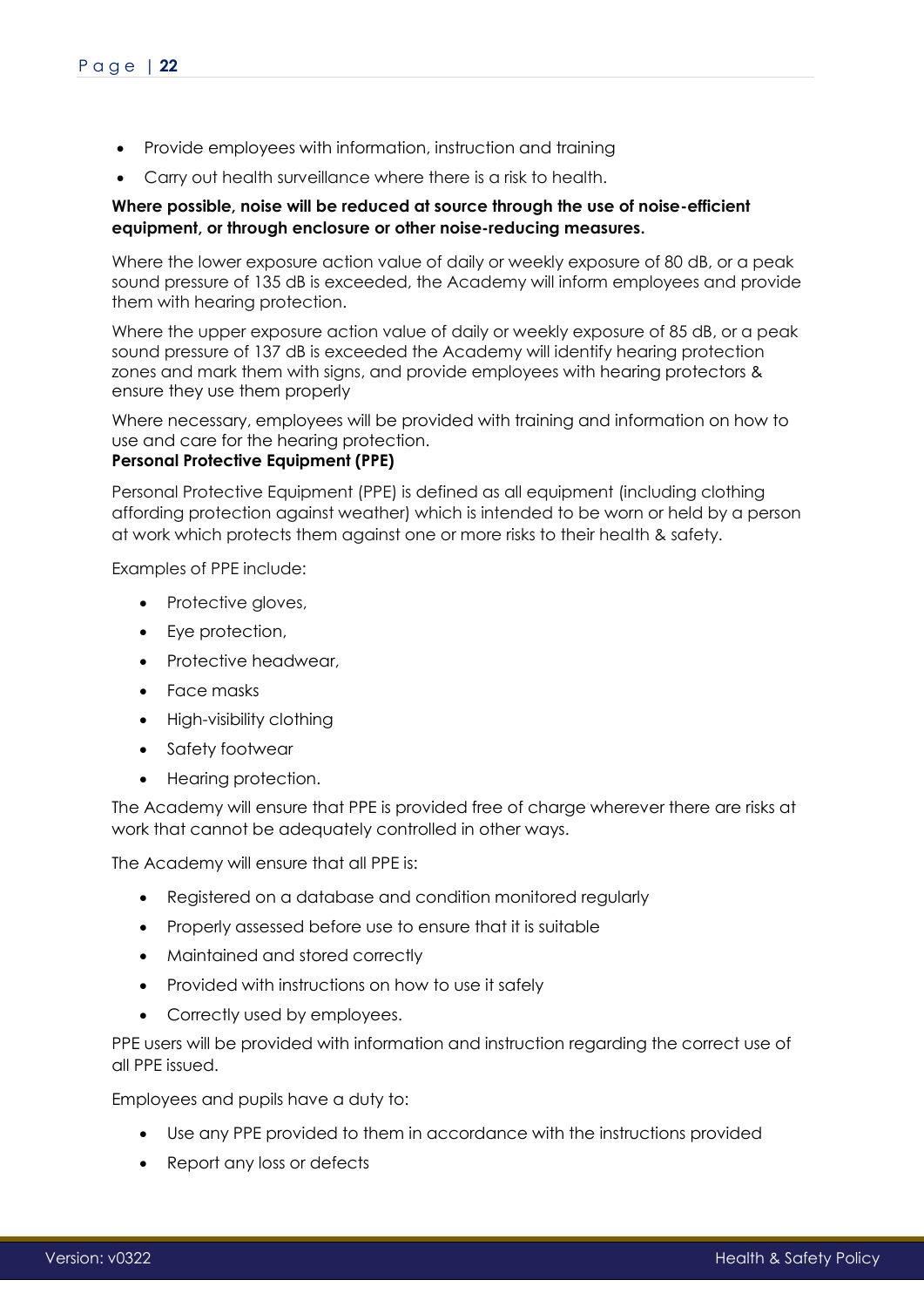• Return any PPE to the appropriate place after use.

### **Pressure Systems**

The Academy will ensure that all pressure systems are operated, maintained & examined in accordance with the Pressure Systems Safety Regulations 2000. In particular, the Academy will ensure that:

- A suitable written scheme of examination is in place before the system is operated,
- The system is examined in accordance with the written scheme of examination,
- The system is operated within its safe operating limits,
- All staff operating pressure systems are provided with adequate information, instruction, training & supervision.

### <span id="page-22-0"></span>**Safety Inspections**

The Academy will arrange for active monitoring of health and safety standards to be carried out at regular intervals.

The Academy will ensure that premises and equipment are thoroughly inspected for defects and that any such defects are rectified as soon as practicable, or that suitable measures are taken to ensure that employees, pupils, visitors and contractors are not exposed to risks arising from those defects.

### <span id="page-22-1"></span>**Slips & Trips**

The Academy will ensure that floors and walkways are suitable for their purpose, in a good condition and free from obstructions.

The Academy will arrange regular visual inspections of premises and take appropriate remedial action to reduce risks.

Staff and pupils should not cause slip or trip hazards, should clear any spillage that they make and should wear suitable footwear while at work.

### <span id="page-22-2"></span>**Stress**

The Health & Safety Executive define stress as "the adverse reaction people have to excessive pressure or other types of demand placed upon them".

The Academy will:

- Identify workplace stressors and take reasonably practicable measures to control the risks from stress,
- Provide information to all managers and supervisory staff in good management practices,
- Provide support to assist staff to access counselling for stress caused by either work or external factors,
- Provide adequate resources to enable managers to implement the Academy's agreed stress management strategy.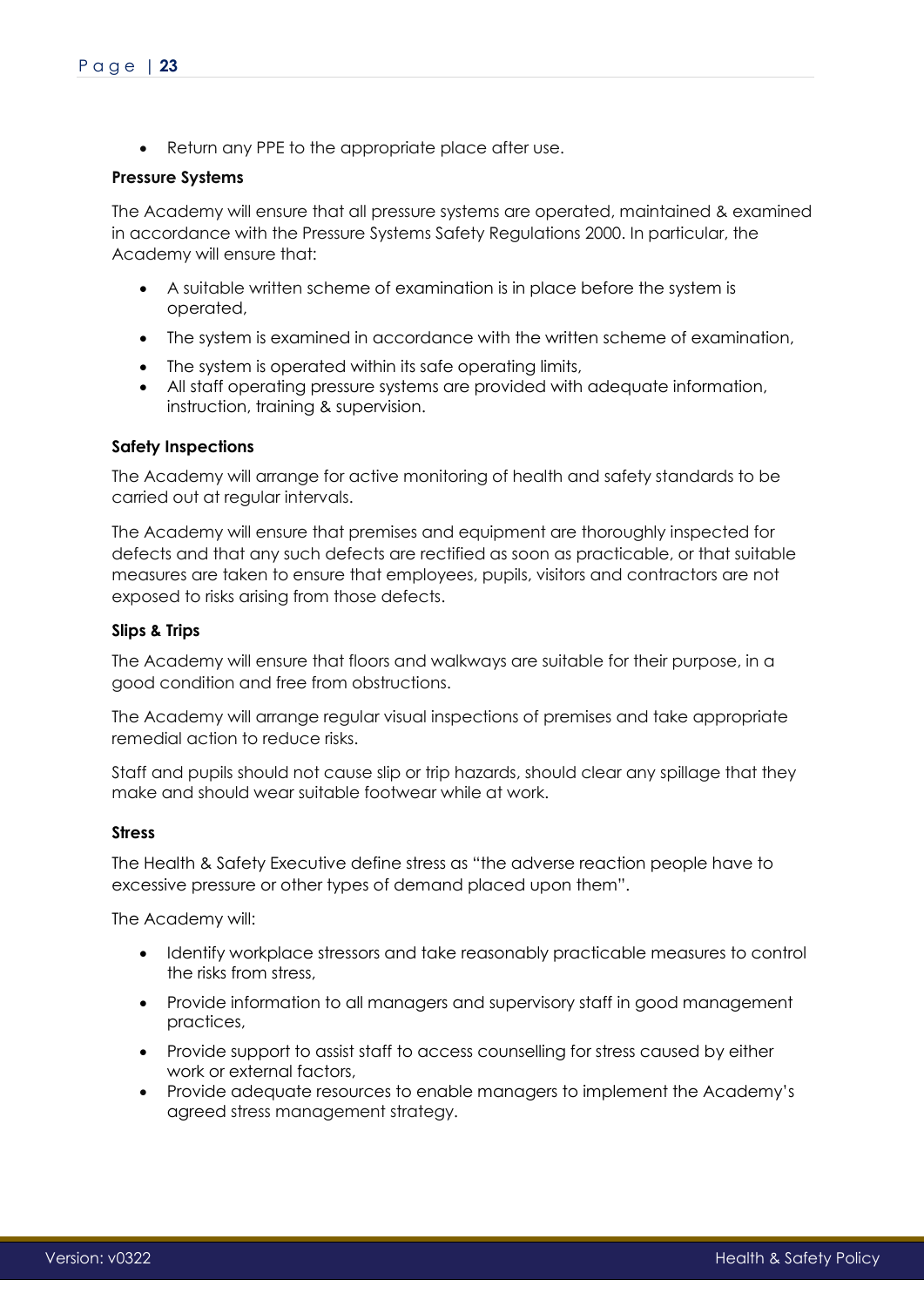# <span id="page-23-0"></span>**Violence & Aggression**

Work related violence can be defined as any incident in which a person is abused, threatened or assaulted in circumstances relating to their work.

The Academy will not tolerate anti-social behaviour, and will deal firmly with such incidents.

The Academy will treat all complaints of violence and abusive behavior directed toward staff and contractors seriously, investigate each case carefully and take appropriate action to protect staff and contractors.

The Academy will assess the risks of violence and aggression in the workplace and take appropriate measures to reduce those risks, including:

- Identifying potentially violent persons in advance,
- Providing training to staff so that they can spot the early signs of aggression, and either avoid or cope with it,
- Arranging for staff to be accompanied by a colleague if they are required to meet with a person they suspect may act aggressively or violently,
- Where necessary, consider physical measures such as CCTV cameras, alarm systems & security systems

Where persons have experienced violence or aggression, the Academy will provide counselling and support to minimise any long-term distress.

### <span id="page-23-1"></span>**Welfare**

The Academy will provide adequate welfare facilities in accordance with the Workplace (Health, Safety and Welfare) Regulations 1992. These provisions will include:

- Adequate ventilation, either natural or mechanical,
- Adequate working temperatures, or the provision of suitable clothing and PPE,
- Sufficient lighting to enable people to work and move about safely,
- Appropriate cleaning of the workplace, furniture, furnishings and finishes,
- Appropriate storage and removal of waste,
- Adequate room dimensions and space to allow people to move about with ease,
- Suitable and ergonomically efficient workstations and seating,
- Sufficient traffic routes to allow people and vehicles to circulate safely and with ease,
- Protection of translucent surfaces against breakage, and markings to make it apparent if there is danger of people coming into contact with it,
- Windows and skylights that can be cleaned safely and, where required, are openable,
- Doors and gates that are suitably constructed and fitted with safety devices if necessary,
- Suitable and sufficient sanitary conveniences and washing facilities,
- An adeauate supply of drinking water,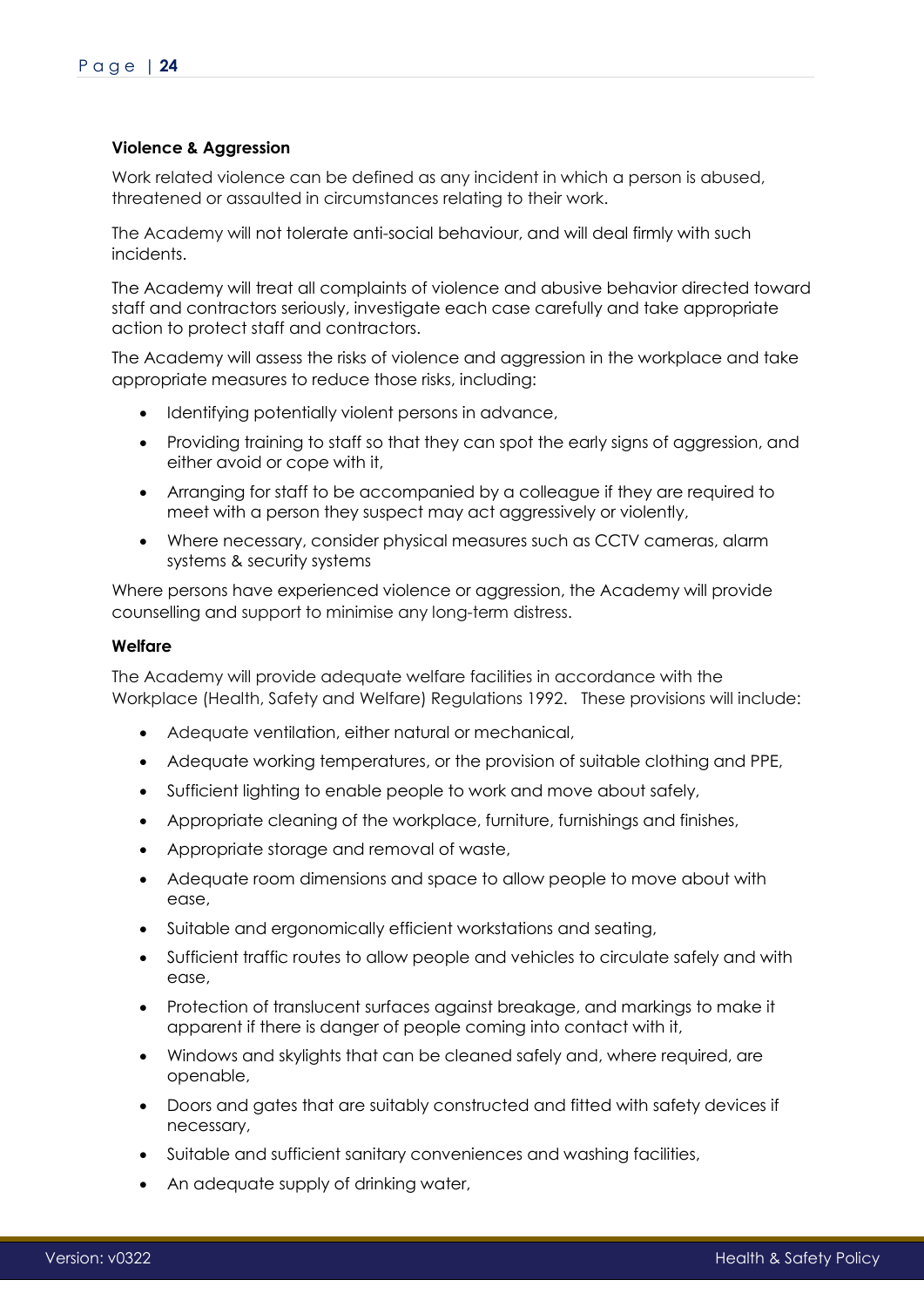- Adequate, suitable and secure space to store employees' own clothing and special clothing,
- Suitable and sufficient, readily available rest facilities,
- Maintenance of the above.

# <span id="page-24-0"></span>**Work at Height**

A place is 'at height' if a person could be injured falling from it, even if it is at or below ground level. "Work" includes moving around at a place of work but not travel to or from a place of work.

The Academy will:

- Take measures to avoid work at height where possible,
- Provide work equipment or other measures to prevent falls where working at height cannot avoid be avoided, and
- Where the risk of a fall cannot be eliminated, use work equipment or other measures to minimise the distance and consequences of a fall should one occur.

The Academy will seek to control and minimise the risks associated with working at height by ensuring that:

- All work at height is properly planned and organized,
- All work at height takes account of weather conditions that could endanger health and safety,
- Those involved in work at height are trained and competent,
- The place where work at height is done is safe,
- Equipment for work at height is appropriately inspected,
- The risks from fragile surfaces are properly controlled, and
- The risks from falling objects are properly controlled.

### <span id="page-24-1"></span>**Work Equipment**

Work equipment is almost any equipment used by persons at the Academy including, but not limited to:

- Maintenance tools machinery,
- Tools and machinery used during lessons,
- Hand & power tools,
- Office equipment,
- Access equipment (Ladders & stepladders),
- Lifting equipment (Trolleys, hoists etc.).

The Academy will ensure that:

All work equipment is suitable for the purpose for which it is provided,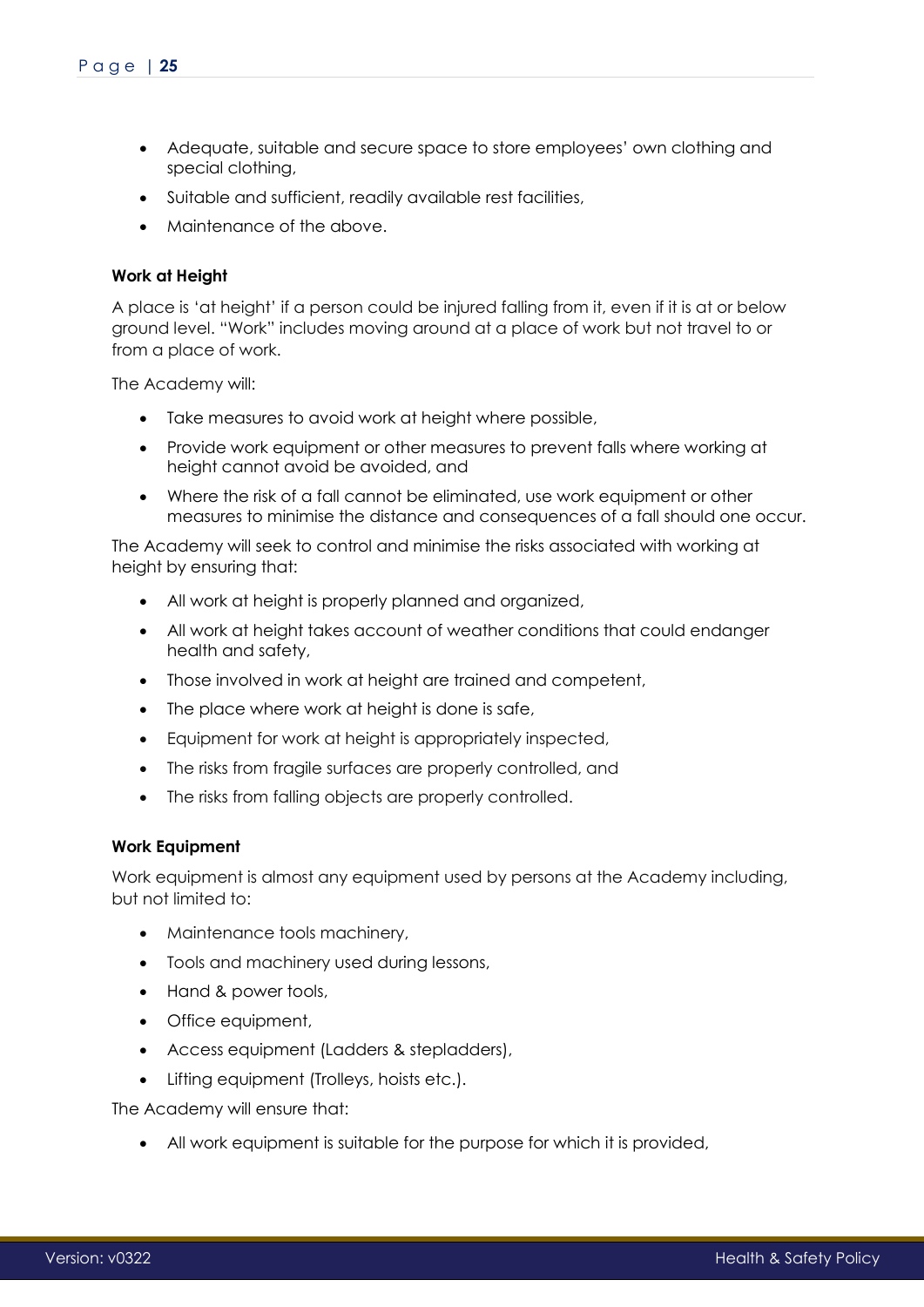- All work equipment is maintained in an efficient state, efficient working order and in good repair,
- All work equipment is where necessary, inspected prior to use and at regular intervals to ensure its ongoing safety for use,
- Measures are taken to prevent access to dangerous parts of machinery (guarding), taking into account the users and the type of use,
- Where specific risks exist, the Academy will ensure that the use of such equipment is restricted to authorised persons,
- Where necessary, appropriate signage is provided warning of specific risks associated with the relevant work equipment,
- Relevant training is provided to persons operating work equipment.

# <span id="page-25-0"></span>**Work Related Driving**

Work related driving can be defined as any occasion when an employee is required to drive as part of their work. This might include, but is not limited to:

- Driving to meetings/seminars,
- Visiting clients/customers,
- Authorised Trips/Activities

The Academy will assess the risks of work-related driving activities, and will take measures to reduce the risks. Where necessary, employees will be provided with training, information & instruction regarding work-related driving, and the procedures to be followed.

Employees who drive on behalf of the Academy must not:

- Drive under the influence of alcohol or drugs,
- Carry hitchhikers or unauthorised persons,
- Use a hand held device whilst driving,
- Drive in a manner that places themselves, other road users or pedestrians at risk,
- Drive whilst fatiqued.

The Academy has implemented procedures to ensure that all drivers are eligible to drive the relevant vehicle(s); that they hold the relevant licence; that their vehicle has a valid MOT certificate; and that they hold insurance for the use of their vehicle for business purposes.

### <span id="page-25-1"></span>**Young Persons – Risk Assessment Requirements**

The Academy will assess the risks to any young persons (under 18 years old) before they commence work, taking into account their lack of experience and training. These assessments should also take account of any specific restrictions (use of dangerous machinery, etc). The findings of the risk assessments should be provided to the young person's parents and guardians if they are below the minimum school leaving age (16 years). Adequate supervision and training must be provided.